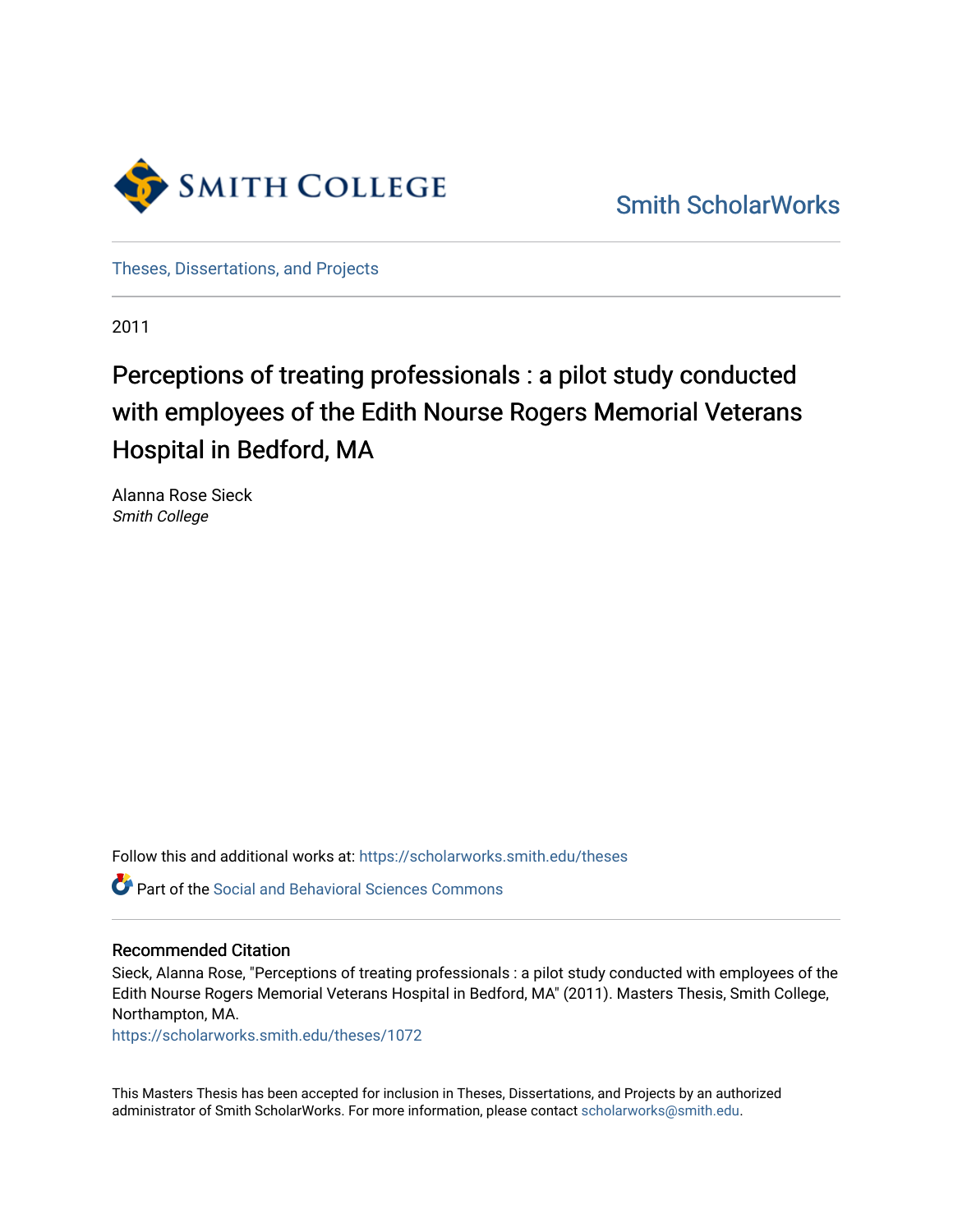Amanda Slatus Antisociality, Childhood Sexual Trauma, and Cognitive Distortions Surprisingly Not Predictive of Deviant Sexual Arousal in Male Sex Offenders Who Have Abused Children

#### **Abstract**

In this study I examined potential predictive factors of deviant arousal. Variables were chosen based on the relationship shown in previous literature between variables and sex offending and recidivism. The sample for this analysis consisted of 100 incarcerated sex offenders who completed the Life History Survey (Burton, 2003). This is a subset of the sample surveyed by Burton (2003).

The hypotheses of this study were that antisociality, childhood sexual trauma, and cognitive distortions would each be predictive of deviant arousal and the interaction between the variables would be the strongest predictor of deviant arousal. No predictive relationships were found and variables were found to be unrelated to each other or deviant arousal. The one exception was a significant relationship ( $p<.05$ ) between cognitive distortions and deviant arousal; however this was not a predictive relationship. The literature is explored and alternative explanations of results, as well as implications for research and practice are discussed.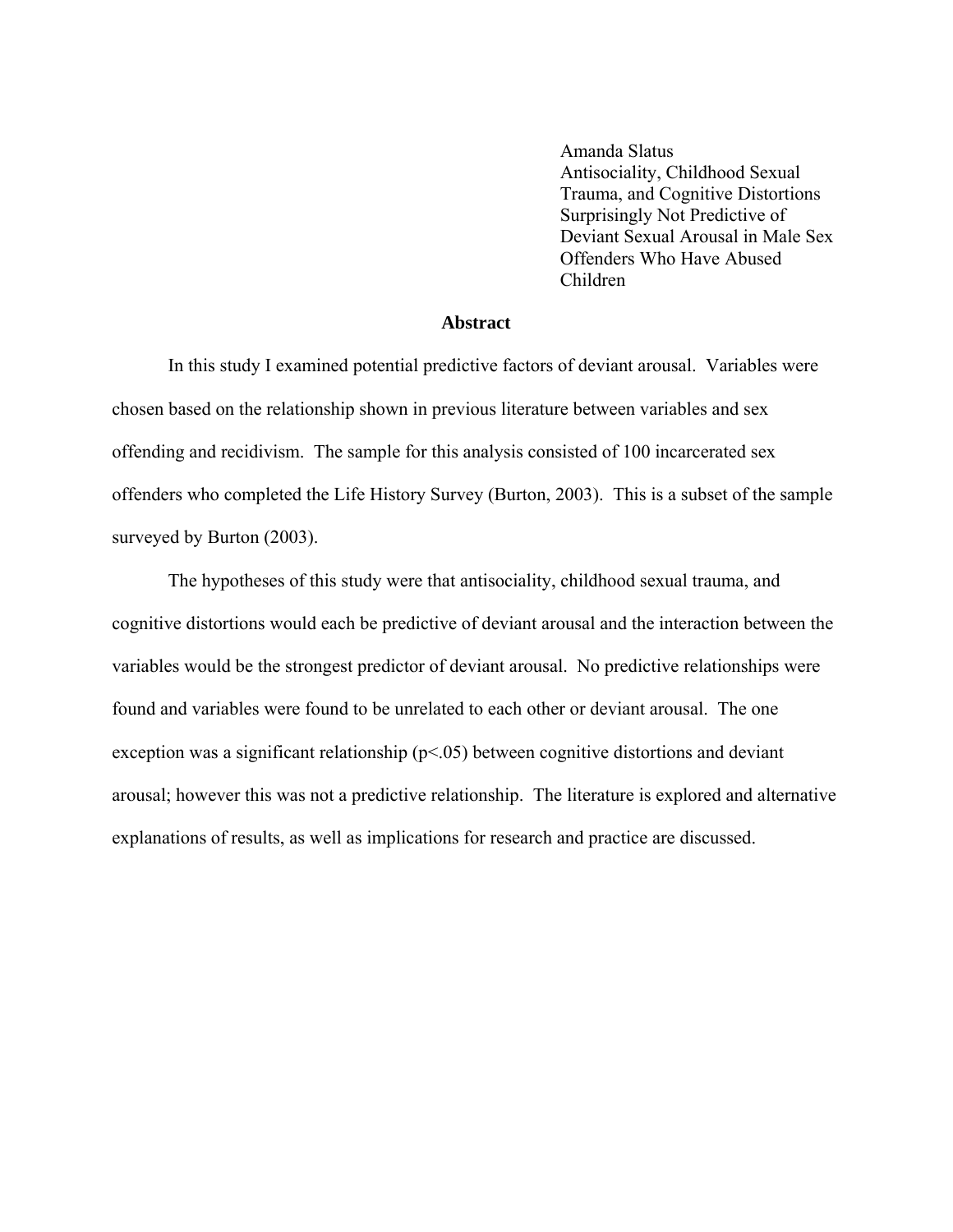# **Antisociality, Childhood Sexual Trauma, and Cognitive Distortions Surprisingly Not Predictive of Deviant Sexual Arousal in Male Sex Offenders Who Have Abused**

**Children** 

A project based upon an independent investigation, submitted in partial fulfillment of the requirements for the degree of Master of Social Work.

Amanda Slatus

Smith College School for Social Work

Northampton, Massachusetts 01063

2011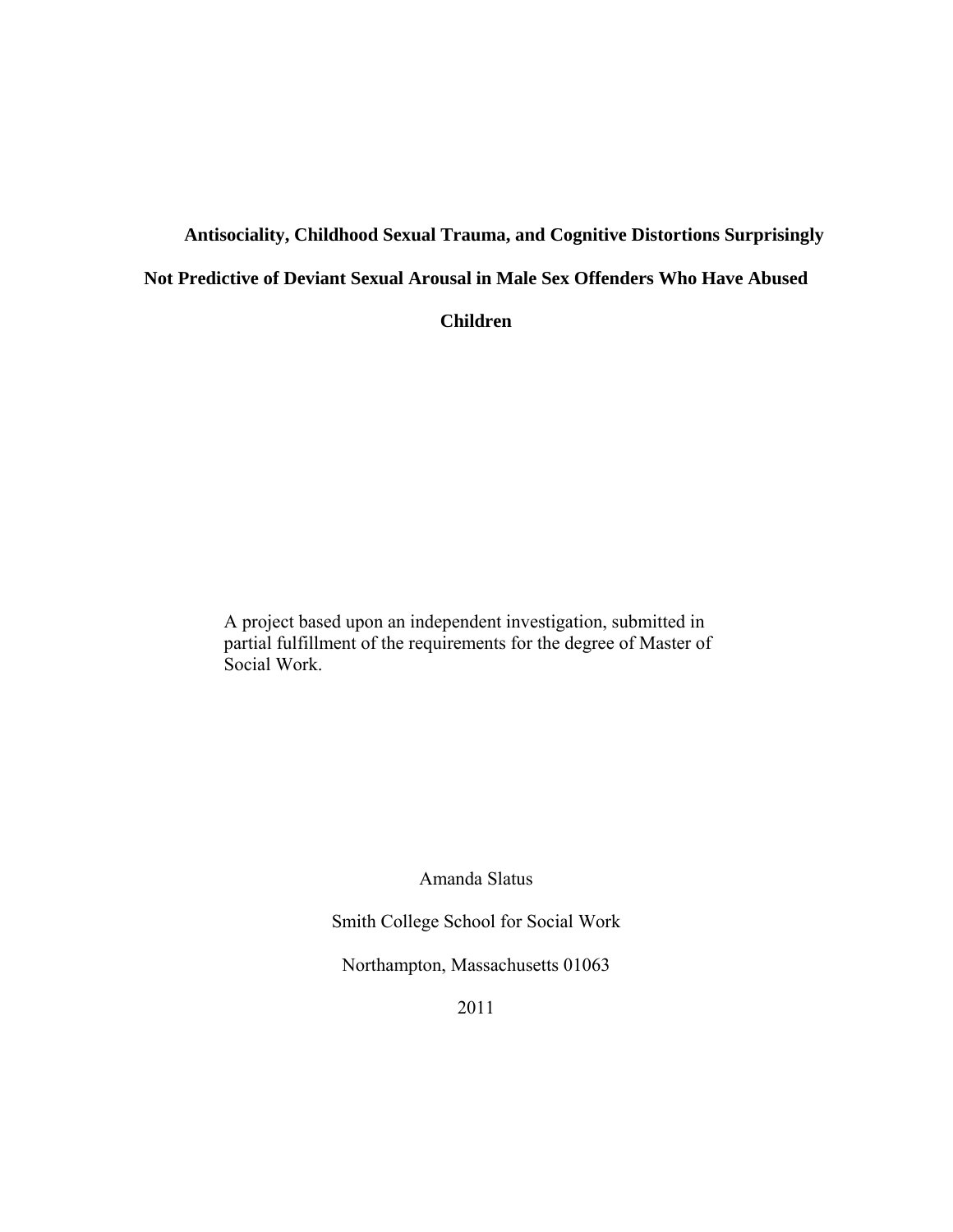#### **Acknowledgements**

Many people helped support me through this process. First and foremost I want to thank David Burton for his continued input and help in shaping the scope of this paper, as well as his efforts in manipulating the data. I also want to thank Barbara Lui for her guidance in this process. Sarah Matlock, Jenny Nichols, Jamie Wright, and especially Cristy Ricaurte were integral in keeping me motivated and calm through out this endeavor. Finally, I want to thank my family for their continued support.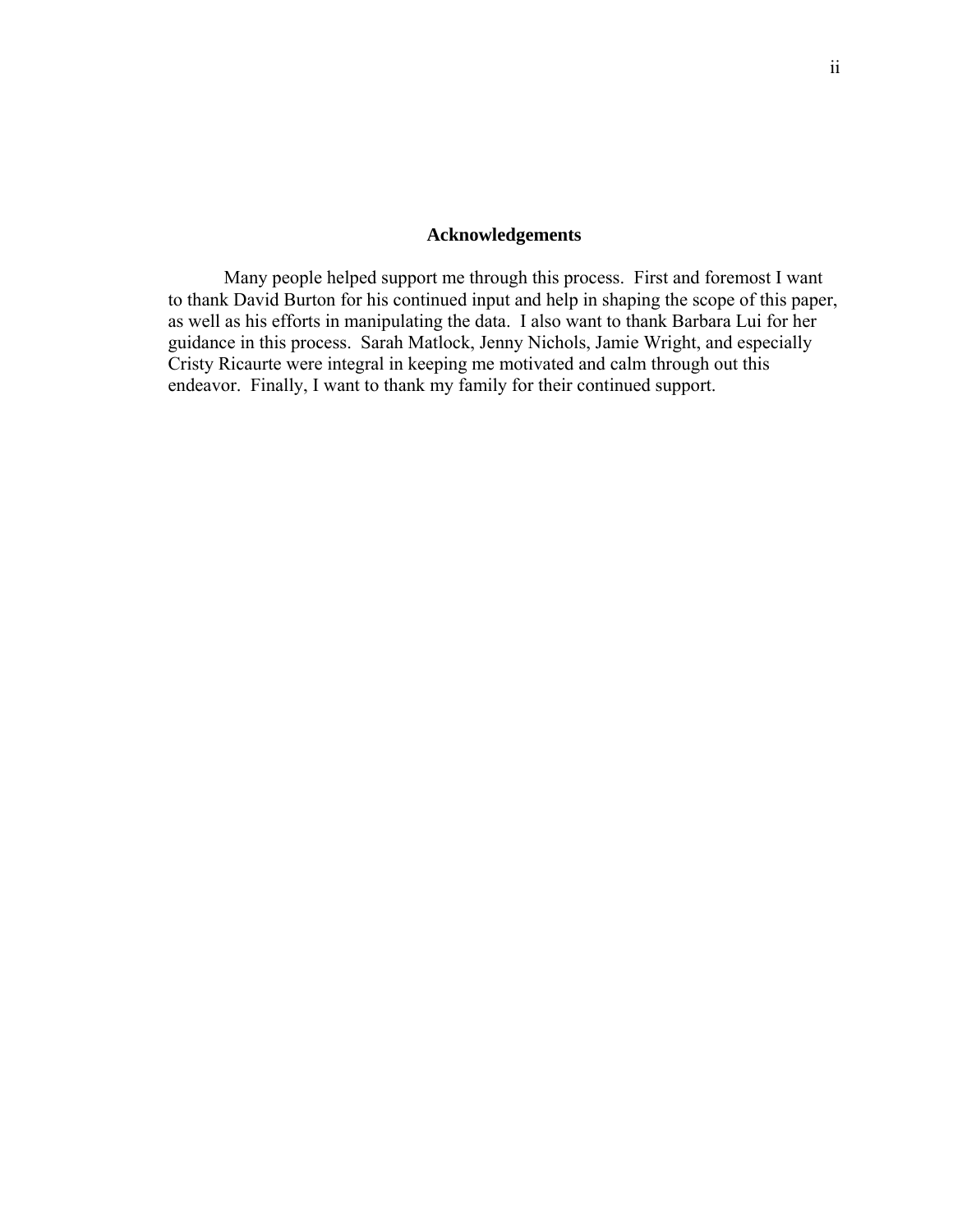## **Table of Contents**

|  | <b>CHAPTER</b> |    |  |  |  |
|--|----------------|----|--|--|--|
|  |                |    |  |  |  |
|  |                |    |  |  |  |
|  |                | 13 |  |  |  |
|  |                |    |  |  |  |
|  |                | 22 |  |  |  |
|  |                |    |  |  |  |
|  |                |    |  |  |  |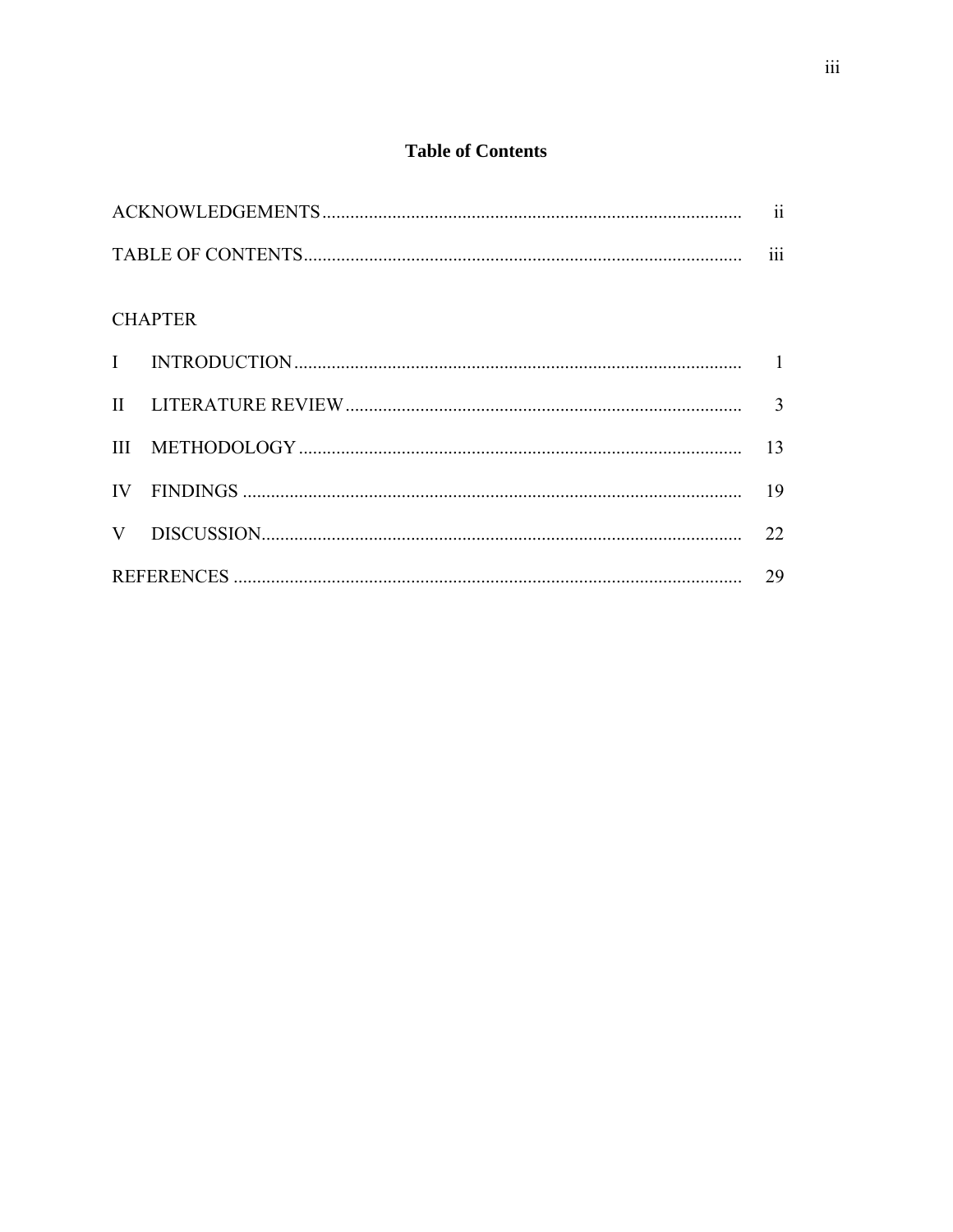#### **Chapter I**

#### **Introduction**

Sexual offending is a unique subset of criminality and a large societal problem. Sexual offenders are shown to re-offend sooner than non-sexual offenders (Abel & Rouleau, 1990). As of 2008, The National Center for Missing and Exploited Children estimated that there were 673,989 registered sex offenders in the United States (Davis & Archer, 2010). Within the category of sex offenders is child molestation, defined as committing sexual acts against children. Child molestation may include extra-familial sexual abuse, incest, and pedophilia; although literature sometimes distinguishes between these categories, especially pedophilia (Davis & Archer, 2010; Firestone, Bradford, Greenberg, & Serran, 2000). Better understanding the causes of sexual abuse will allow us to make treatment for sexual offenders more effective and decrease the amount of re-offending. If we are able to understand predictive factors of sexual abuse then we may be able to begin preventative treatments as well.

One predictive factor of sexual abuse perpetrated against children is deviant arousal. Deviant arousal is defined as "enduring attractions to sexual acts that are illegal (e.g. sex with children, rape) or highly unusual" and levels of deviant arousal are found in approximately 50% of child molesters (Hanson & Murton-Bourgon, 2005, p. 1154). Deviant arousal is also significantly associated with recidivism rates of sex-offenders (Hanson & Murton-Bourgon, 2005; Haywood and Grossman, 1994). The ability to better understand deviant sexual arousal is crucial to the field of sex offender research. Current treatment and policies regarding sex offenders are insufficient to serve the means of protecting victims of sexual abuse (Maletsky &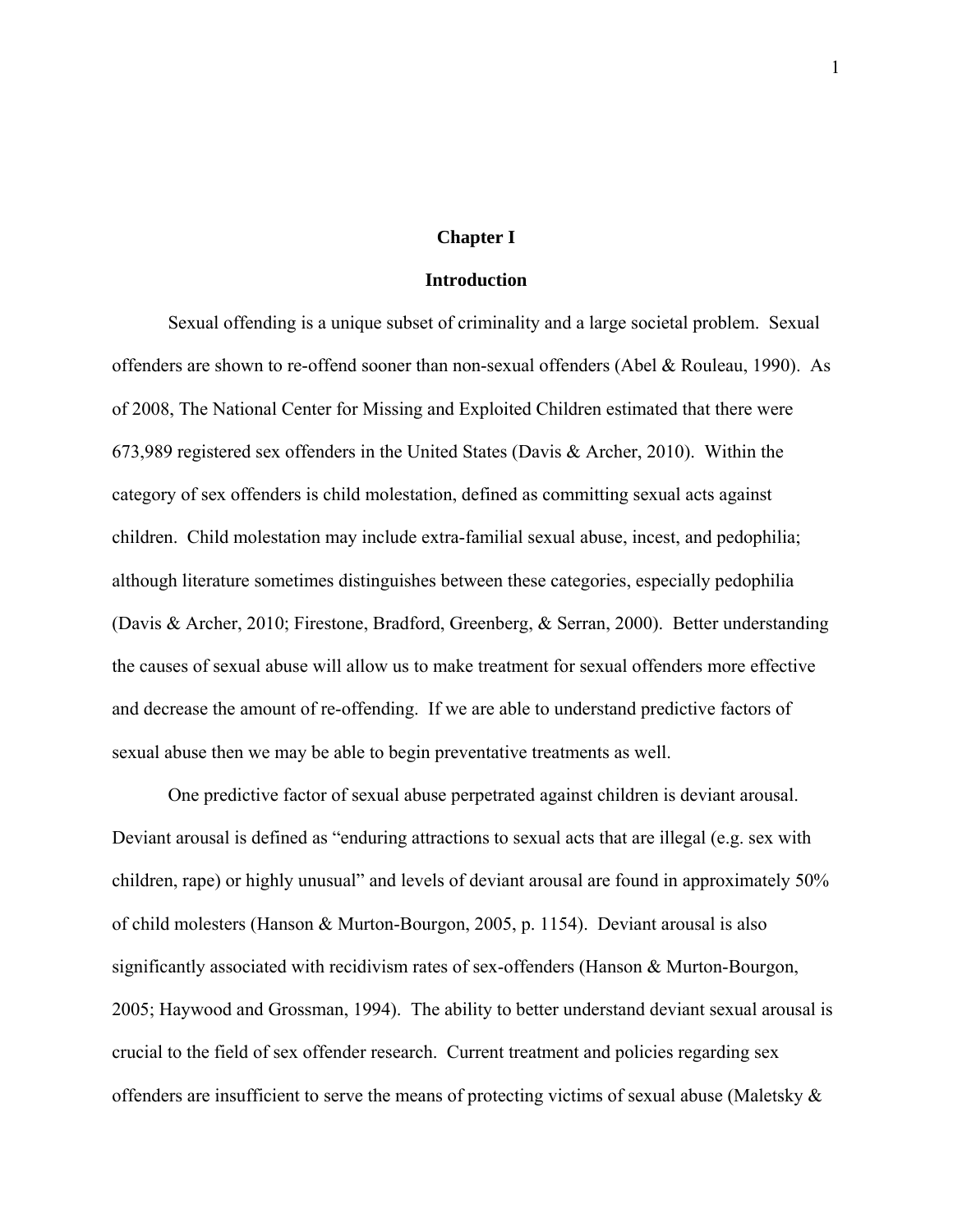Steinhauser, 1998; Sinclair, 1998). Gaining a better understanding of what variables predict deviant arousal in adult sex offenders will contribute to the existing research of treatment efficacy and related fields such as victim response to abuse and rates of offender recidivism.

Previous research has found antisociality, childhood sexual trauma, and cognitive distortions as significant factors of sexual abuse and recidivism (Abel & Rouleau, 1990; Cortoni, 2009; Hanson & Murton-Bourgon, 2005; Marshall, W., Marshall, L., Serran, G. A., & O'Brien,., 2009; Serin, Mailoux & Malcolm., 2001; Seto, 2008). Many theorists postulate as to why sex offenders offend. These theories vary from neurological interactions to social learning—victims learn to offend (Abel & Rouleau, 1990; Burton, 2003; Hall & Hirschman, 1991; Marshall et al., 2009; Marshall and Marshall, 2000; Seto, 2008; Stinson, Sales & Beck, 2008). Based on previous research, the purpose of this study is to examine previously indicated factors associated with sexual offending and explore their relationship to deviant arousal. This study asks do antisociality, childhood sexual trauma, and cognitive distortions about sex with children and rape predict deviant arousal in a population of adult male sex offenders who have abused children?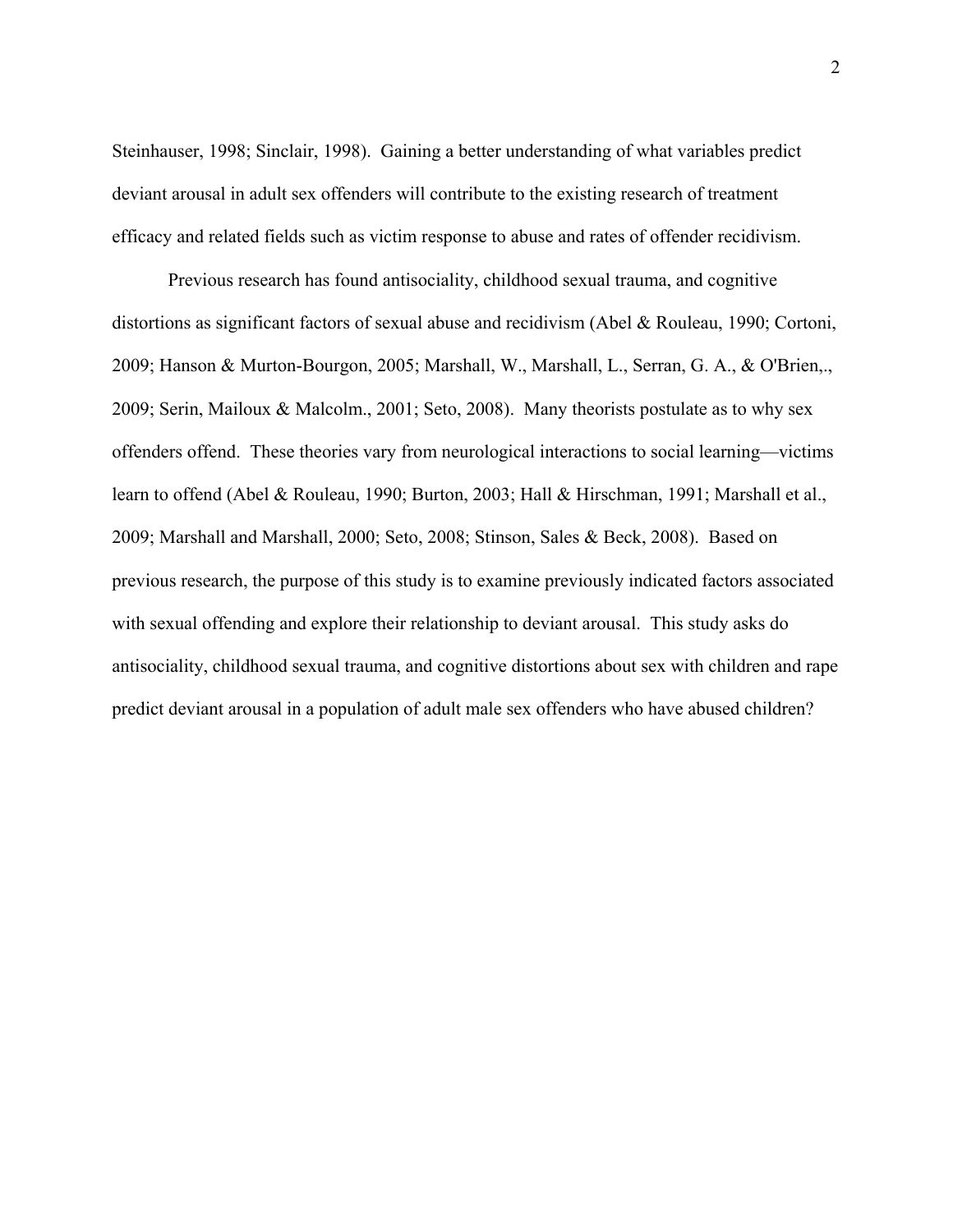#### **Chapter Two**

#### **Literature Review**

#### **Introduction**

To better understand the relationship between deviant arousal and antisociality, childhood sexual trauma, and cognitive distortions the literature must be examined. In the following literature review I will explain deviant arousal, show how it is measured, examine antisociality, childhood sexual trauma, and cognitive distortions separately as each relates to sex offending, examine previous theories, and propose a multi-faceted trans-theoretical model. This model will focus on the correlations between the aforementioned variables and deviant arousal.

#### **Deviant Arousal**

The term deviant arousal refers to an individual becoming sexually aroused by deviant sexual stimuli, such as children (Cortoni, 2009). It is hypothesized many sex offenders become deviantly aroused thinking about and performing the sexual offense. Seto and Lalumière (2001) found that deviant arousal was likely in approximately half the population of sex offenders. In their sample of 1113 sex offenders, 40% showed equal or greater sexual arousal to stimuli predicting children versus adults. Deviant arousal has already been shown to be one of the strongest predictors of recidivism among adult and juvenile sex offenders (Epperson, Flowers & DeWitt, 2005; Hanson & Murton-Bourgon, 2005). However there is limited research on the predictors of deviant arousal.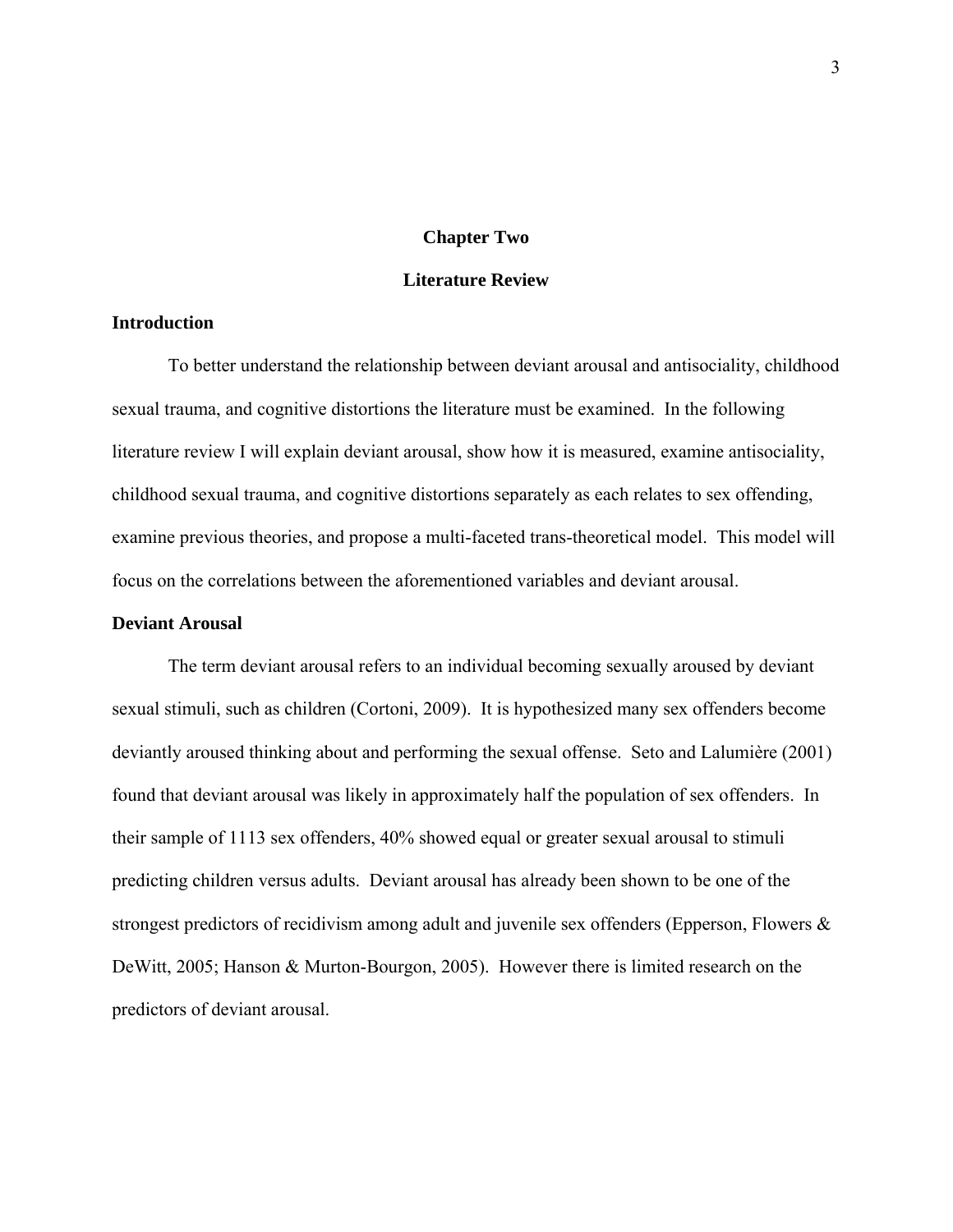**Measurements of deviant arousal**. Researchers present three common measurements of deviant arousal which have been shown to be valid assessments of adult deviant arousal: phallometrics such as plethysmography, length of visual reaction time when viewing deviant images, and by self-report including a comprehensive sexual behavior history (Abel et al., 2001; Abel, Huffman, Warberg, & Holland, 1998; Abel et al., 1987; Barbaree & Marshall, 1988; Quinsey, Ketsetzis,, Earls, & Karamanoukian, 1996; Seto, 2009; Seto & Lalumière, 2001). Each measurement, while valid, has some limitations. Participants have shown an ability to reduce arousal to stimuli which had previously elicited high levels of arousal and produce penile responses to non-preferred stimuli (Hall et al., 1988; Haywood & Grossman, 1994). Self-report might be influenced by the negative social climate regarding deviant arousal and potential legal sanctions (Abel et al., 1987 Haywood & Grossman, 1994; Seto, 2009).

Many studies have therefore emphasized the importance of the interviewer's conduct, the phrasing of questions to reduce denial such as "'How often do you masturbate in a typical week?'" rather than "'Do you masturbate?'", obtaining a sexual behavior history from all available sources rather than solely the participant, and maintaining the highest possible level of confidentiality (Abel et al., 1987; Seto, 2009 pp.395-396). Seto (2009) recommends that the interviewer maintain a non-judgmental stance and build rapport with the participant by first covering less sensitive material. While Abel et al. (1987) outlined several ways to protect confidentiality including selection criteria that participants were not under court order to receive evaluation or treatment, asking for only general information regarding offending behavior, encouraging participants to withhold specifics, and having participants enter and leave the building through a common entrance used by participants, researchers, staff, and people involved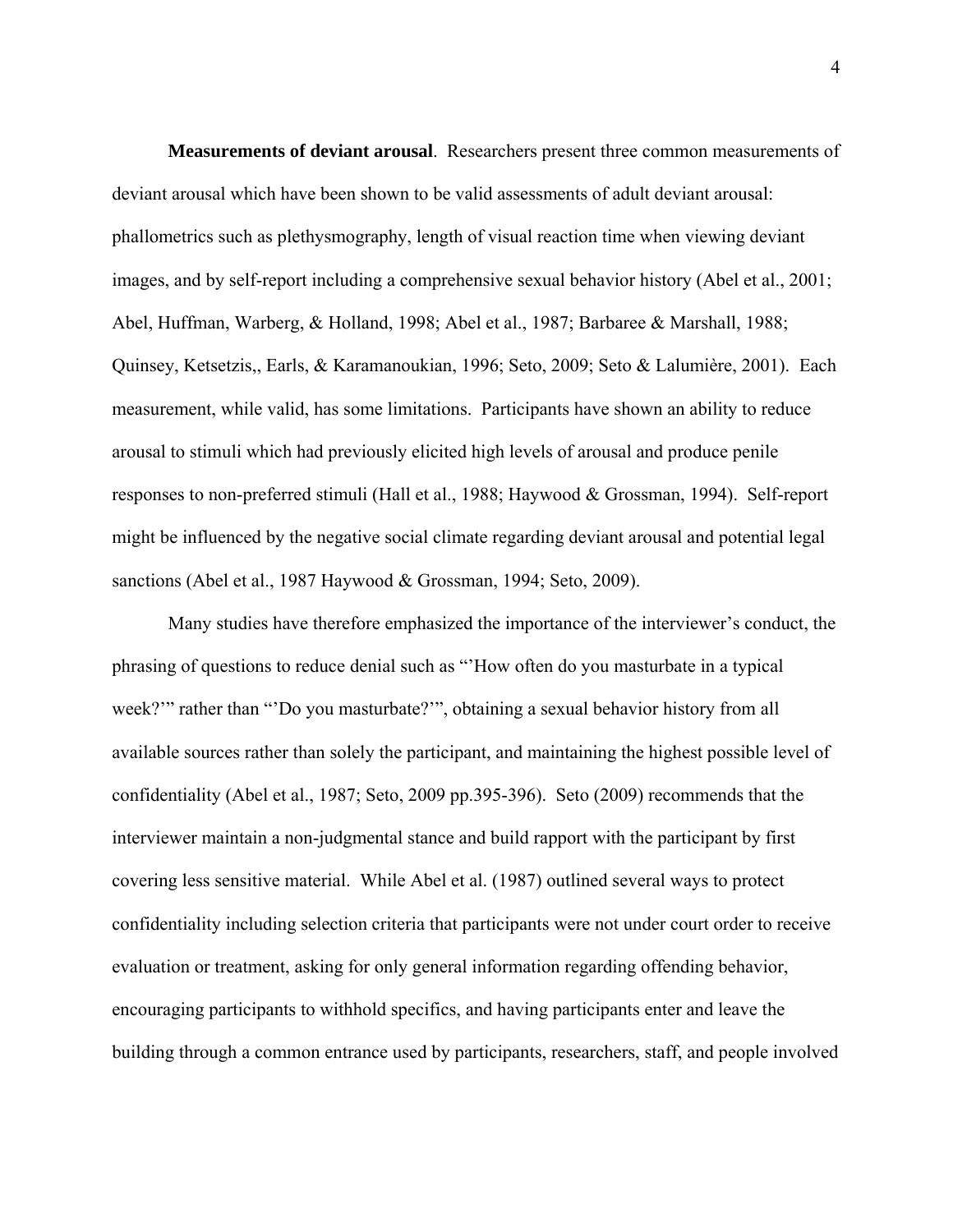in other research projects. In the present study self-report of deviant arousal was used and specific steps were taken to maintain anonymity of participants.

#### **Antisociality**

Antisociality is one piece of both antisocial personality disorder and psychopathy. Traits of antisociality are a history of rule violations, a lack of empathy for others or guilt for their deeds, grandiosity, callousness, and deceitfulness (Edens, Buffington-Vollum, Colwell, Johnson, D., & Johnson, J., 2002; Hanson & Murton-Bourgon, 2005). There is substantial research on the links between antisociality and both sexual and non-sexual crimes and it is generally measured one of three ways, the Million Clinical Multiaxial Inventory (MCMI), Minnesota Multiphasic Personality Inventory (MMPI), and Psychopathy Checklist-Revised (PCL-R). Davis and Archer (2010) performed a Meta Analysis which looked at studies using both the MCMI and MMPI; they found that studies using the MCMI overall yielded higher scores on Cluster A (Paranoia, Schizoid, Schizotypal) diagnoses than nonsexual offender comparison/control groups. MMPI findings were less consistent overall but showed a tendency for more elevated mean scores on the validity scale F than comparison groups (Davis & Archer, 2010).

Antisociality has already been determined to be one of the strongest predictors of recidivism for sex offenders (Hanson & Murton-Bourgon, 2005; Serin, Mailoux & Malcolm., 2001; Seto, 2008). In their ninety-five studies meta-analysis Hanson and Murton-Bourgon (2005) used the personality scales Hare Psychopathy Checklist and the MMPI Psychopathic deviate scales to measure antisociality and found a significant effect size of *d*=.23; second only to deviant arousal (Hanson & Murton-Bourgon, 2005). This is consistent with Serin, Malcolm, Khanna, and Barbaree (1994) study of eighty-one incarcerated adult sexual offenders. The purpose of their study was to determine the relationship between deviant arousal and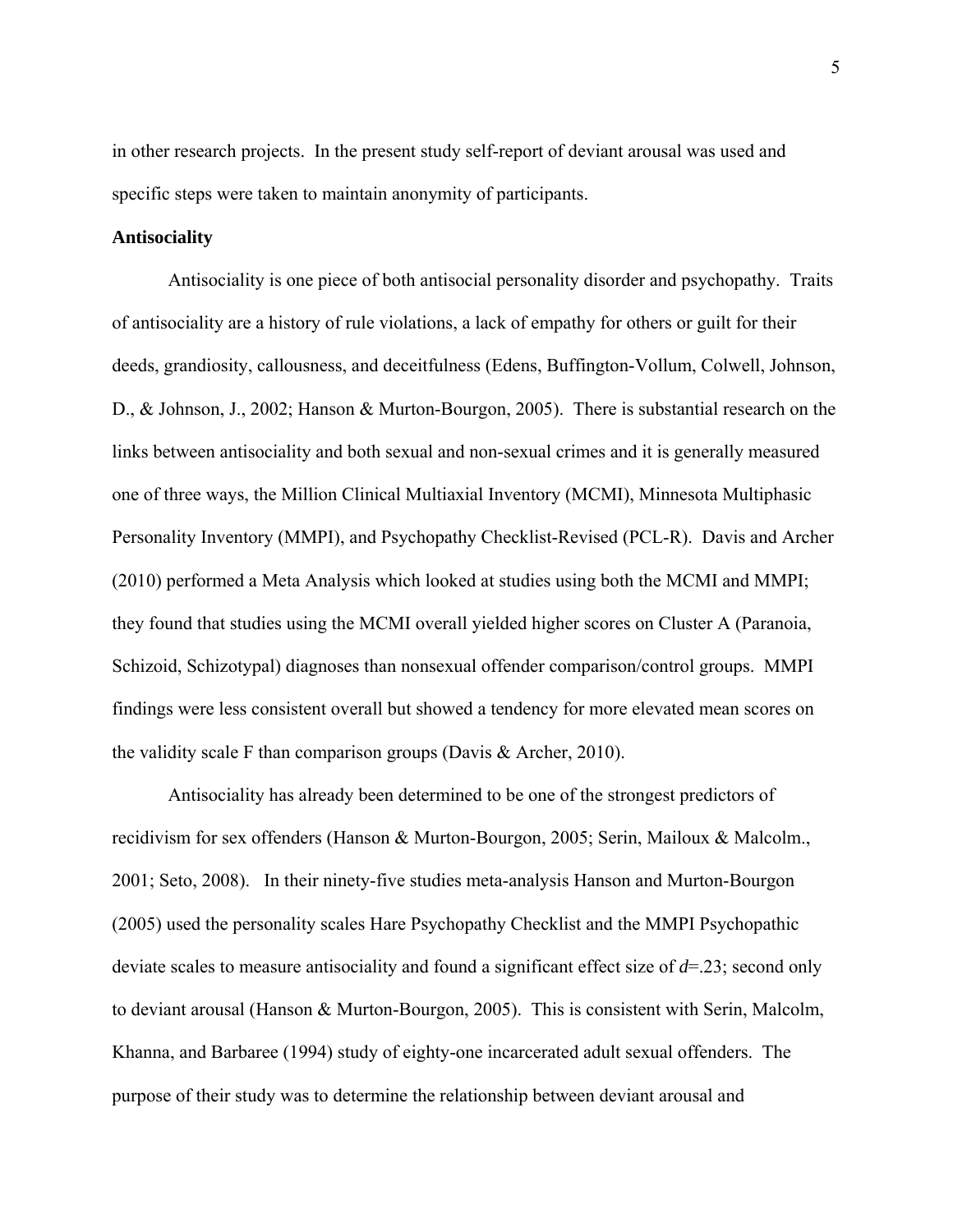psychopathy. They found that there was a statistically significant correlation between PCL-R scores and deviant arousal (Serin et al., 1994). In a follow up study, Serin et al. (2001) found that participants with the highest rates of deviant arousal coupled with higher scores on the PCL-R re-offended sooner and more often than any other group or interaction and extrapolated that the relationship between psychopathy and deviant arousal is strongest for extrafamilial child molesters(Serin et al., 2001). Haywood and Grossman's (1994) study examined the relationship between psychopathology and reported deviant sexual interest in a population of child molesters and found results which support Serin et al.'s (2001) findings. A more recent study by Firestone et al. (2000) looked at the relationship between deviant arousal and psychopathy in incest offenders, extrafamilial child molesters and rapists. The Pearson correlation matrix showed that antisociality was only significantly correlated with deviant arousal for child molesters, although rapists showed higher levels of deviant sexual arousal to the more sexually violent indexes (RI and PAI) (Firestone et al., 2000). While there is substantial literature that links antisociality to recidivism in both sexual and non-sexual crimes, some research suggests that there is an inverse relationship between sexual offending against children and higher scores on psychopathy checklists (Seto, 2008; Harris, Rice, Hilton, Lalumière, & Quinsey , 2007; Lalumière, Harris, Quinsey, & Rice., 2005). Porter, Campbell, Woodworth, and Birt (2001) reviewed the relationship between psychopathy and sexual offending and found that the rates of psychopathy are higher in rapists than child molesters, and highest in individuals who offend against both children and adults; however this population is slower to re-offend than child molesters. Harris et al. (2007) found that psychopathic sex offenders were less likely than nonpsychopathic sex offenders to have young victims or male victims.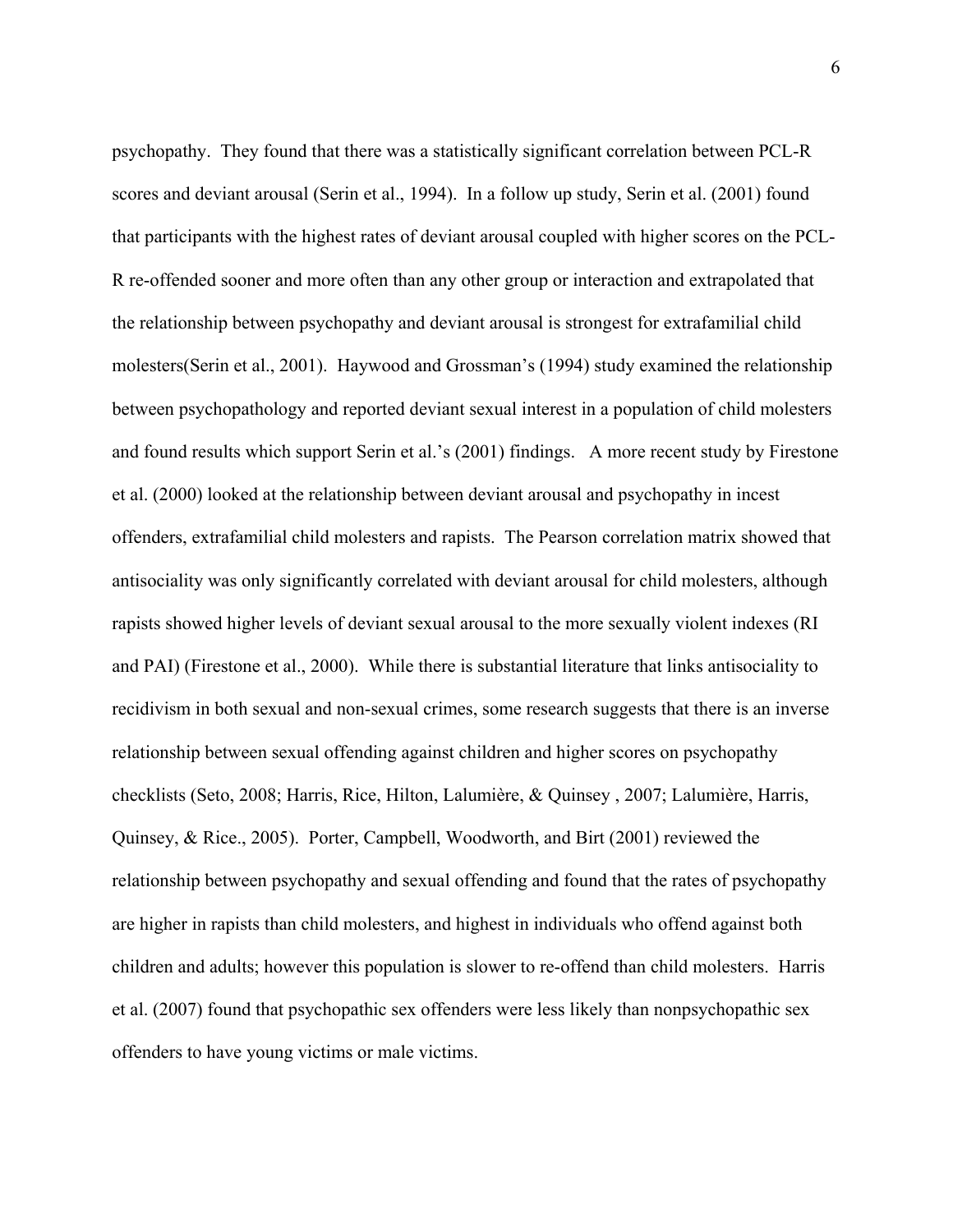Harris et al.'s (2007) finding is consistent with the trend in literature that levels of antisociality are related to how the sample population is defined. Researchers have found that sex offenders classified as child molesters who commit a variety of sexual assaults/criminal acts, rapists, and perpetrators of non-sexual crimes are more likely to have higher rates of antisociality/psychopathology than child molesters who do not perpetrate against adults (Ahlmeyer , Kleinsasser, Stoner, & Rezlaff, 2003; Chantry & Craig, 1994; Cohen et al., 2002; Davis & Archer, 2010; Eher, Neuwirth, Fruehwald, & Frottier, 2003; Porter et al., 2001). When examining this research it is important to remember than most child molesters have multiple victims and histories of nonsexual offenses and often show antisocial behaviors unrelated to sexual offending (Seto, 2008). However, when isolated populations are studied child molesters are less likely to have antisocial traits than rapists. Ahlmeyer et al. (2003) looked at personality scales on the MCMI for incarcerated offenders. This study differentiated participants as rapists, child molesters, and nonsexual offenders and found that nonsexual criminals scored the highest on classic criminal personality traits such as antisociality and narcissism. This sample differed the most from child molesters who were more neurotic, affective, and socially impaired. When the rapist and child molester groups were collapsed antisocial and negativistic scales were the most elevated (Ahlmeyer et al., 2003).

Chantry and Craig (1994) used the original MCMI to study personality styles of child molesters, rapists, and non-sexually aggressive felons and found similar results to Ahlmeyer et al. (2003). Roughly half of Chantry and Craig's (1994) rapist and child molester populations had subclinical MCMI scores although compulsive and narcissistic scales were elevated. The rest of the population of child molesters were coded as either 38A2 (Dependent, Passive-Aggressive and Avoidant) or 3 12 (Dependent, Schizoid, Avoidant), with 23% accounting for the former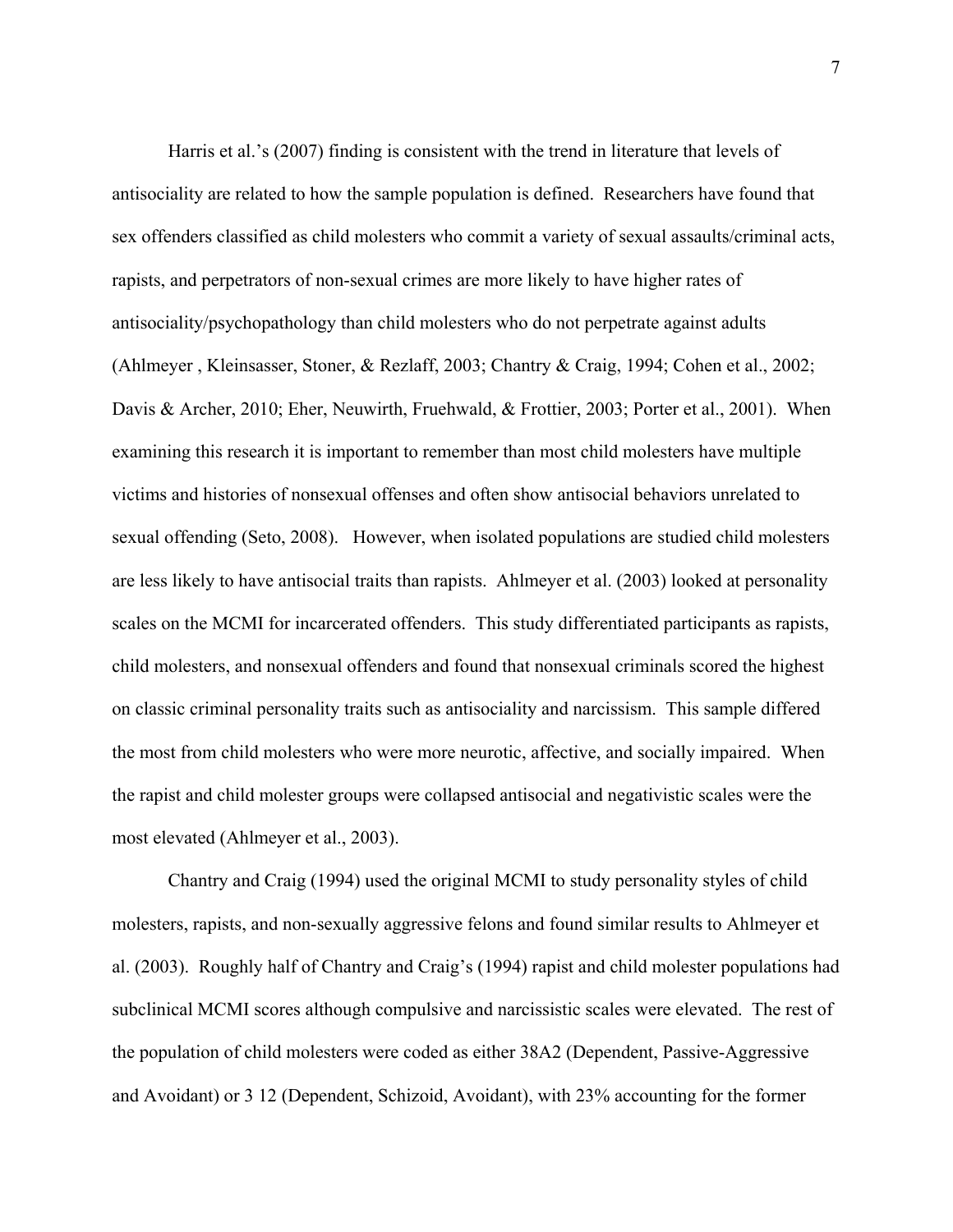code and 20% accounting for the latter (Chantry & Craig, 1994). Approximately one fifth of the rapist population (16%) had a 231 code (Avoidant, Dependent, Schizoid), a slightly lower percentage than the child molesters. However, 26% of the rapist population was coded as 56A (Narcissistic, Antisocial). From these results, Chantry and Craig (1994) concluded that personality styles of sexual offenders are heterogeneous, but dependent and narcissisticantisocial styles are more prevalent within this population. Cohen et al. (2002) studied one particular personality trait, impulsive aggressive, in a sample of twenty heterosexual pedophiles and a control group of 24 demographically matched men. The researchers defined impulsive aggressive as encompassing cluster B personality scales such as antisocial, borderline, and narcissistic pathology (Cohen et al., 2002). This definition matches Eher et al.'s (2003) description of life style impulsivity, a life style consisting of instability, antisociality, and social deviancy, similar to psychopathy. Cohen et al. (2002) found that pedophiles were better defined as "compulsive aggressive." Their acts of sexual offending were not committed to due impulsivity, but in spite of the damage to victims, pedophiles were compulsively offending (Cohen et al., 2002).

Regardless of specific measures, the literature is consistent; antisociality and deviant arousal are both strong predictors of is sexual offending and re-offending. However, there is debate as to whether the variables are related or independent of each other. In a Meta-Analysis Doren (2004) examined the relationship between sexual deviance, psychopathy (defined as having antisocial personality disorder) and recidivism. After examining the literature, Doren (2004) found his hypothesis, that psychopathy and sexual deviancy are independent of each other, to be consistent with the literature examined. Marshall et al. (2009) cite extensive literature to suggest that sex offenders are not devoid of empathy (a major trait of antisociality)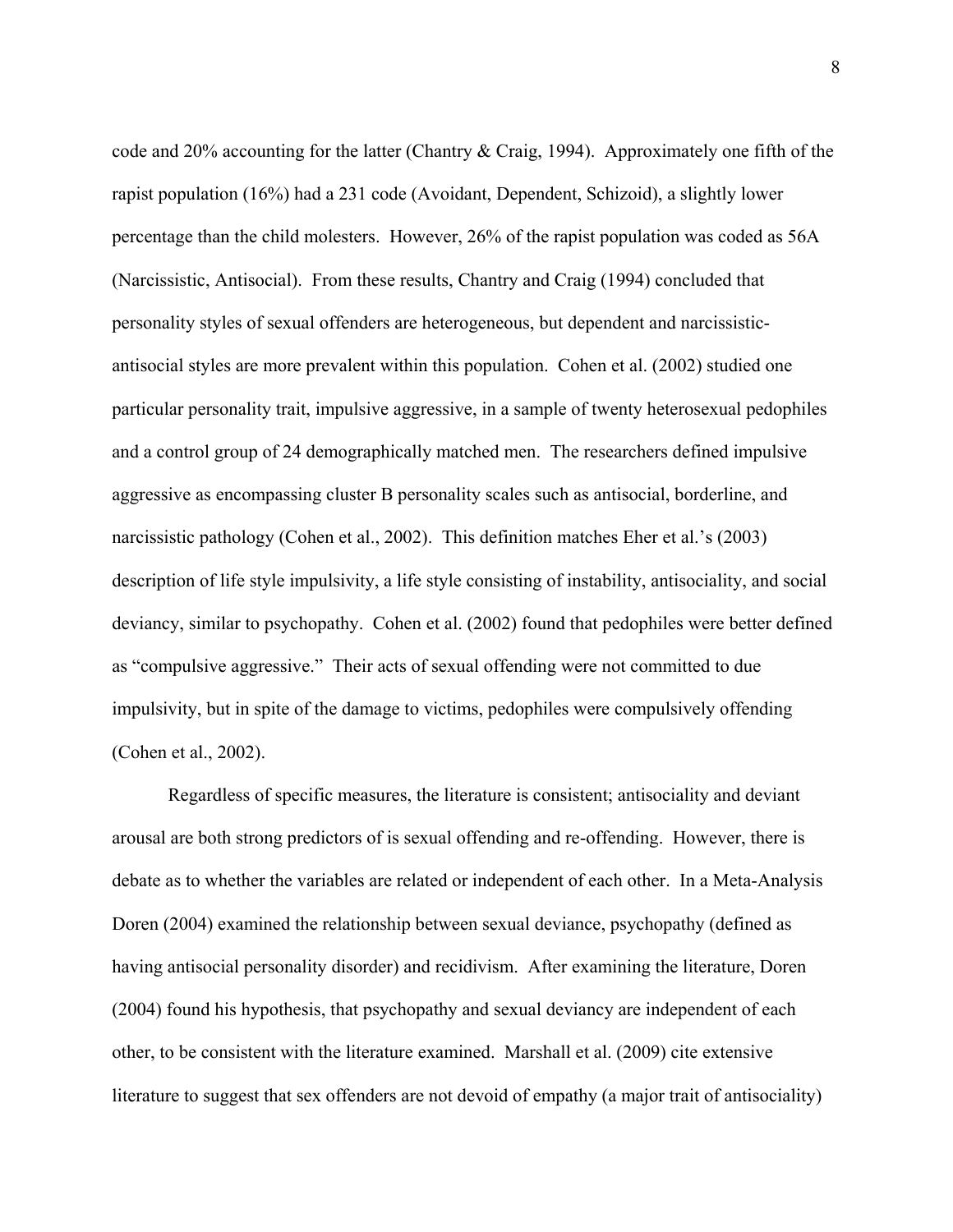in general, but have an empathetic deficit in regards to their victims and possibly victims of other offenders. It is possible that offenders who admit deviant interest may exaggerate symptoms of psychopathology to minimize sexual interest and responsibility for their actions (Marshall et al., 2009, Haywood & Grossman, 1994). In their study, Haywood and Grossman (1994) found that child molesters who denied sexual interest in children also minimized psychopathologic thoughts on the MMPI minimization scales, the F-K index, and the Mp scale. Porter et al. (2001) posit that psychopathy may do little to predict sexual offending in child molesters, as sexual psychopathy is related to having a diversity of victims. This variability in the literature signifies the need to explore the relationship between antisociality and psychopathy in different populations of sex offenders to better understand the relationship to both deviant arousal and as a potential risk factor of sexually offending and re-offending against children.

#### **Childhood Sexual Trauma**

Many researchers have recently reported a consistent link between a history of sexual victimization and sexually offending. Seto (2008) examined multifactorial theories of sex offending from 1984 to 2005 in order to propose a more comprehensive theory. In his analysis, Seto (2008) found that of all the variables examined, only sexual abuse history needed to be accounted for in a specific theory of sex offending (Seto, 2008). One theory that Seto (2008) reviewed was Babaree and Marshall's integrative theory which posits there are factors which lead to the development of childhood sexual trauma such as poor parent-child attachments which increase the vulnerability for children to be victims of sexual offending (Marshall & Marshall, 2000; Marshall & Barbaree, 1990). Jespersen, Lalumière, and Seto (2009) conducted a metaanalysis with seventeen studies in which they focused on the trauma histories of abusers and non-abusers to examine the sexually abused-sexual abuser hypothesis. They found that sex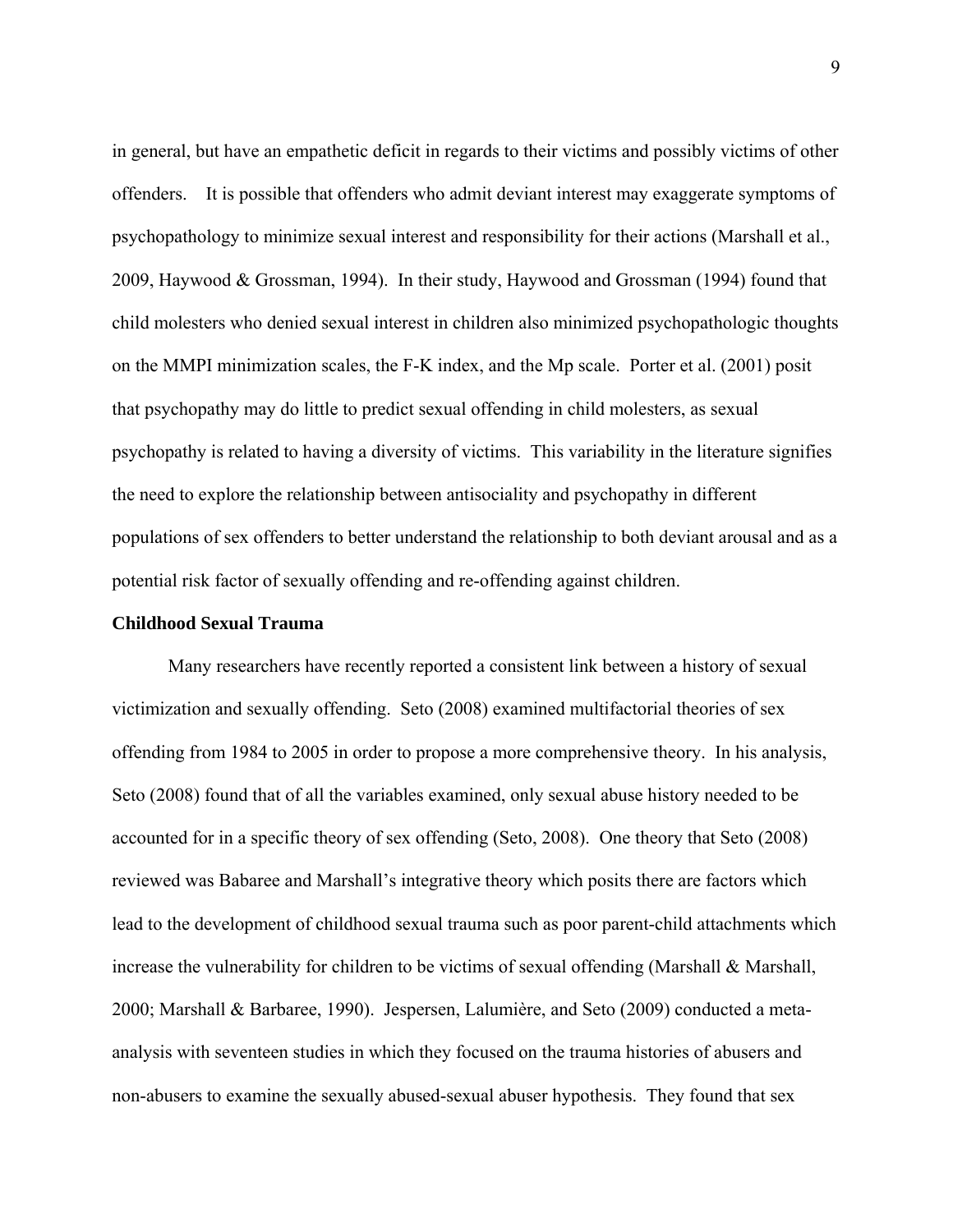offenders were significantly more likely to have been sexually abused than non-offenders; however no more likely to have been physically or emotionally abused or neglected than nonoffenders (Jespersen et al., 2009). Jespersen et al. (2009) also found that sexual offenders perpetrating against children were significantly more likely to have a sexual abuse history than sexual offenders who perpetrated against adults. The researcher's findings show sexual abuse is a significant factor, but it is unclear whether the significance is contingent on childhood sexual abuse, or simply a history of sexual abuse (Jespersen et al., 2009).

One methodological question relates to the potential for over-reporting or under-reporting a history of sexual abuse (Jespersen et al., 2009; Burton, 2003). Over-reporting is possible if sex offenders want to garner sympathy from jurors, researchers, or the general public. Underreporting of sexual abuse, as well as other kinds of abuse of children, specifically boys, is well documented in many fields including psychology and criminology (Burton, 2003; Dhawan & Marshall, 1996). Dhawan and Marshall (1996) sought to examine the potential of over-reporting bias by studying a population of incarcerated sex offenders with incarcerated non-sex offenders and found that sex offenders in general and child molesters in particular were significantly more likely to have experienced sexual abuse (Dhawan & Marshall, 1996). Despite methodological considerations of bi-directional reporting bias, Jespersen et al. (2009) found that both prospective and retrospective studies indicated a causal link between experiencing sexual abuse and later offending. Other researchers have cautioned that the causal relationship is mitigated by other factors such as specifics of the abuse like gender of the abuser, amount of force used, age at which the abuse occurred, or an unstable family environment, and insecure attachment between child and parent(s) (Burton, 2003; Dhawan & Marshall, 1996; Marshall & Marshall, 2000). More generally, additional factors such as psychopathology may be interrelated as well

10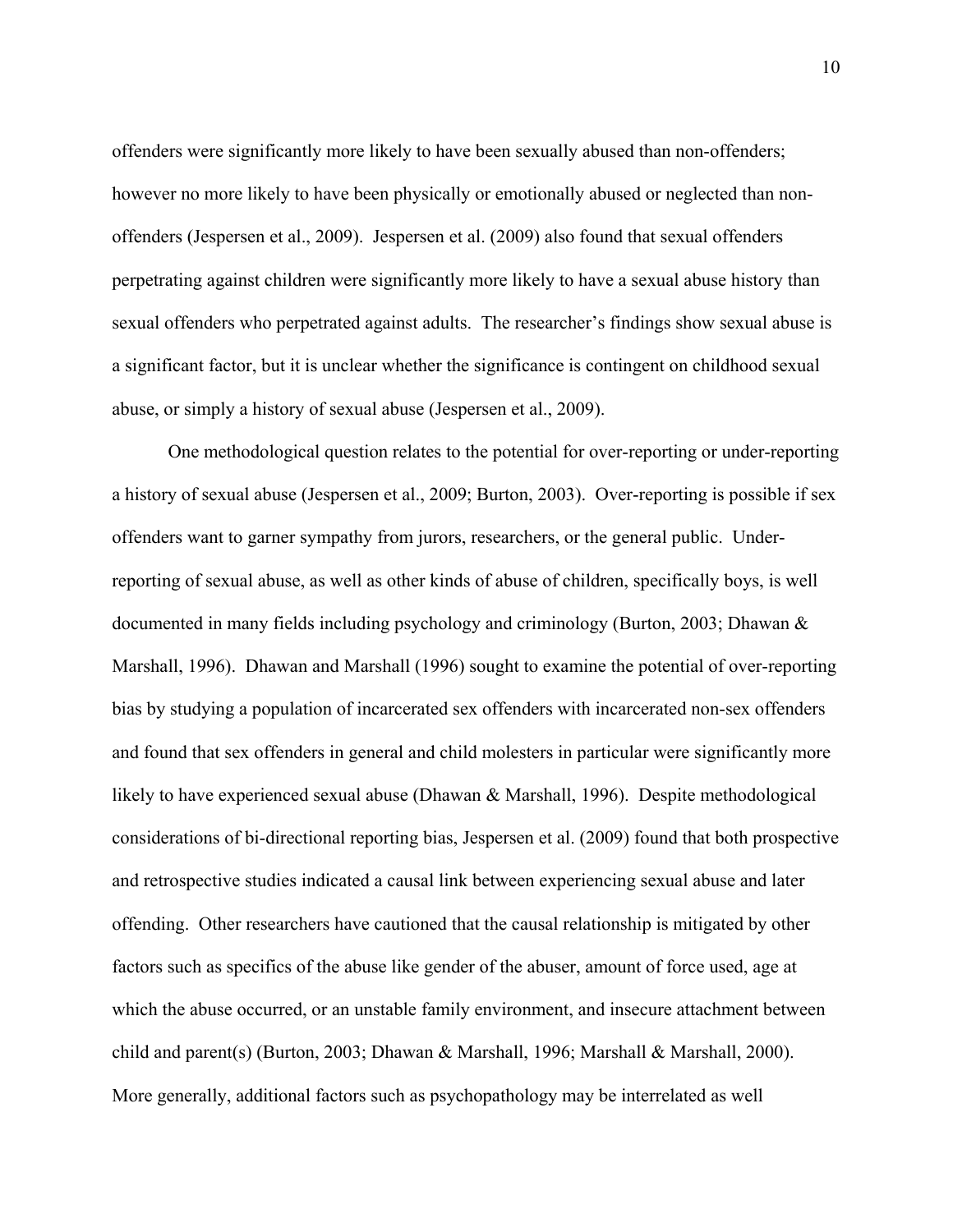(Jespersen et al., 2009). Additional research is needed to examine the links between these variables.

#### **Cognitive Distortions**

Cognitive distortions are both a common factor of sexual offending and associated with recidivism. These associations have been discussed extensively in the literature (Cortoni, 2009; Hanson & Murton-Bourgon, 2005; Marshall et al., 2009). In Abel and Rouleau's (1990) chapter on treatment for sex offenders they stipulated that cognitive distortions are developed and are one of many factors which create and maintain deviant arousal (Abel & Rouleau, 1990). Commonly endorsed cognitive distortions include believing the victim was consenting, blaming others, denying harm to the victim, believing that sex with children is acceptable behavior, or believing that societal attitudes regarding sex with children will change (Abel & Rouleau, 1990; Marshall et al., 2009). These cognitive distortions also illustrate an intersection with antisociality by showing a disregard for societal norms and a belief that rules do not apply to the individual as the thought continues "it matters little what society believes now, as those attitudes are changing" (Abel & Rouleau, 1990, p. 276). Seto (2008) examined cognitive distortions in sex offenders and offers two possible interpretations. One is that positive attitudes and beliefs about sex with children are part of a schema; believing that a friendly gesture from a child is an invitation for sexual contact (Seto, 2008). The other explanation is that these cognitive distortions are really a form of resolving cognitive dissonance—believing that it is ok or right to have sex with children helps the sexually offending minimize responsibility and reduce unpleasant feelings of remorse or guilt (Marshall et al., 2009, Seto, 2008). Cognitive distortions may protect sex offenders from feeling empathy for their victims, which then helps them complete the act of abuse (Cortoni, 2009; Marshall et al., 2009).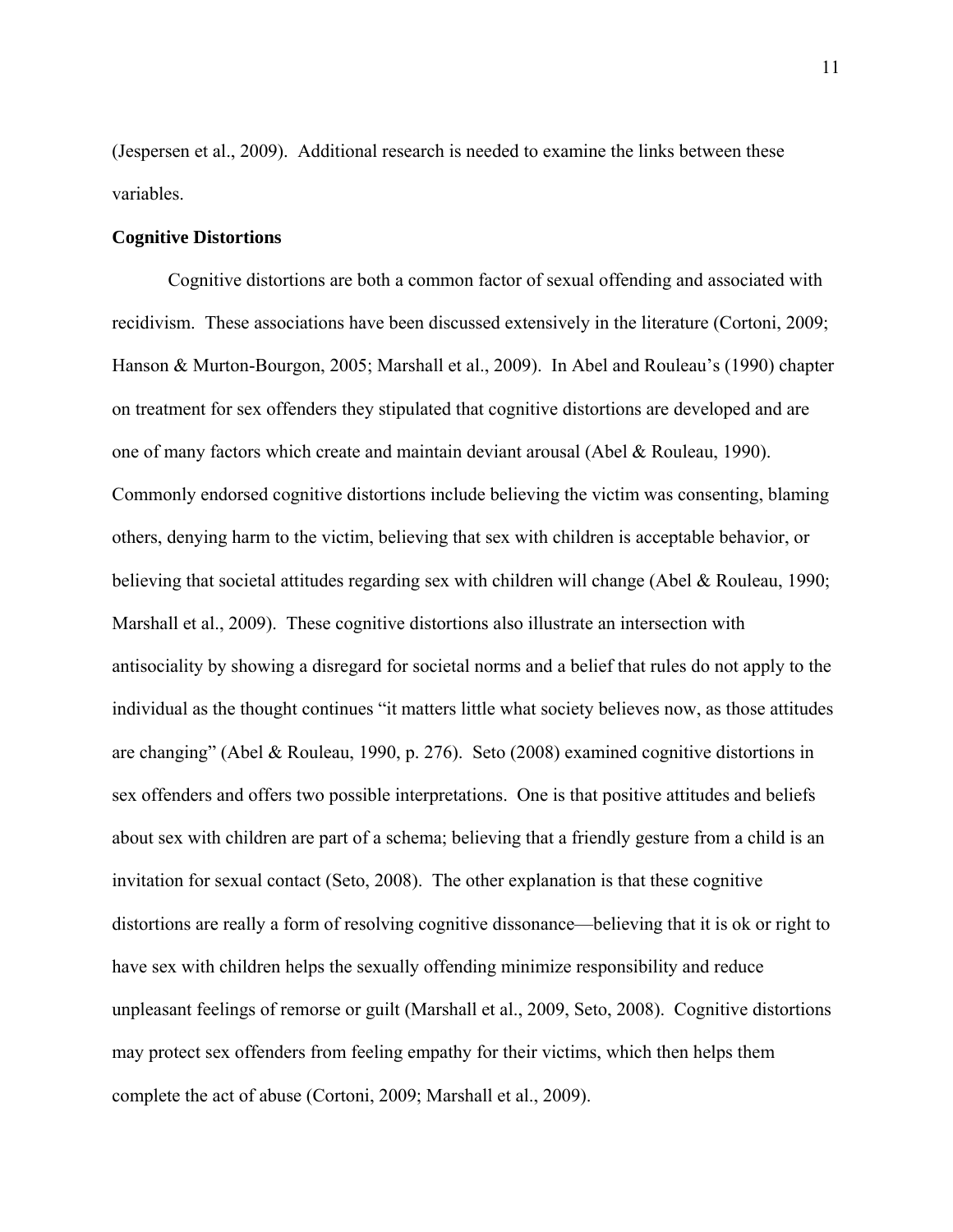#### **Trans-Theoretical Model**

The proposed theoretical model of this paper is multivariable trans-theoretical in nature. This author hypothesizes that the most comprehensive way to conceptualize this topic is by looking at predictive factors of deviant arousal. Previous theories on sex offending behaviors have focused on cognitions, the cycle of sexual abuse, or personality, and arousal (Burton, 2003, Marshall and Marshall, 2000; Seto, 2008; Stinson et al., 2008). Other theories incorporate a combination of those factors (Hall & Hirschman, 1991; Marshall et al., 2009; Stinson et al., 2008). However, each has its limitations. What is needed is to distill whether these factors have a causal relationship to deviant arousal or merely interact with it as previous research has found. These theories examine cognitive distortions, childhood sexual trauma, and antisociality separately and in combination as they apply to sex offending; yet they do not cover the question this paper seeks to answer: Are cognitive distortions, childhood sexual trauma, and antisociality predictors of deviant arousal in adult sex offenders who have abused children?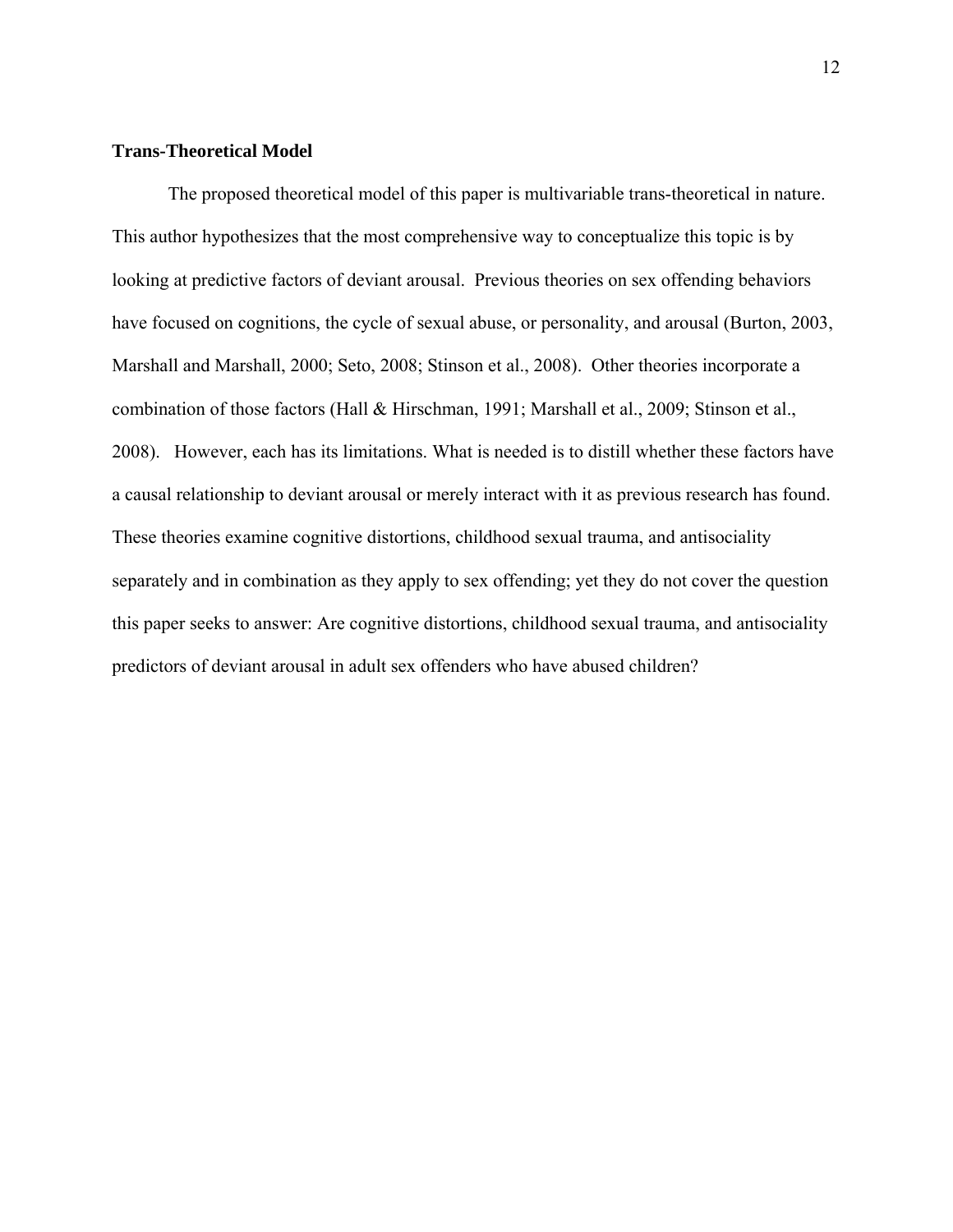#### **Chapter 3**

#### **Methods**

#### **Research Design**

This is a quantitative exploratory study, seeking to understand possible correlations between factors associated with sexual offending and deviant arousal. This study is based on a Life History Survey which was created in conjunction with sexual abusers who have completed treatment with Wayne Bowers and anonymous colleagues at the Sexual Abuse Treatment Alliance. The data collected through the Life History Survey (Burton, 2003) was originally used to better understand the relationship between histories of sexual abuse, how offenders dealt with that abuse, and the criminal behaviors of the offender and the prevention of crime and treatment of people who sexually abuse. The University of Michigan served as the Institutional Review Board for the initial study. Within the survey there is special attention paid to histories of abuse, age and frequency that offenders watch pornography, type of abuse offenders committed, and their thoughts/cognitions about the abuse. The hypotheses of this study are as follows: Antisociality will be positively correlated with deviant arousal, childhood sexual trauma will be positively correlated with deviant arousal, cognitive distortions about sex with children and rape will be positively correlated with deviant arousal, and that antisociality, a history of sexual trauma, and cognitive distortions will predict deviant arousal.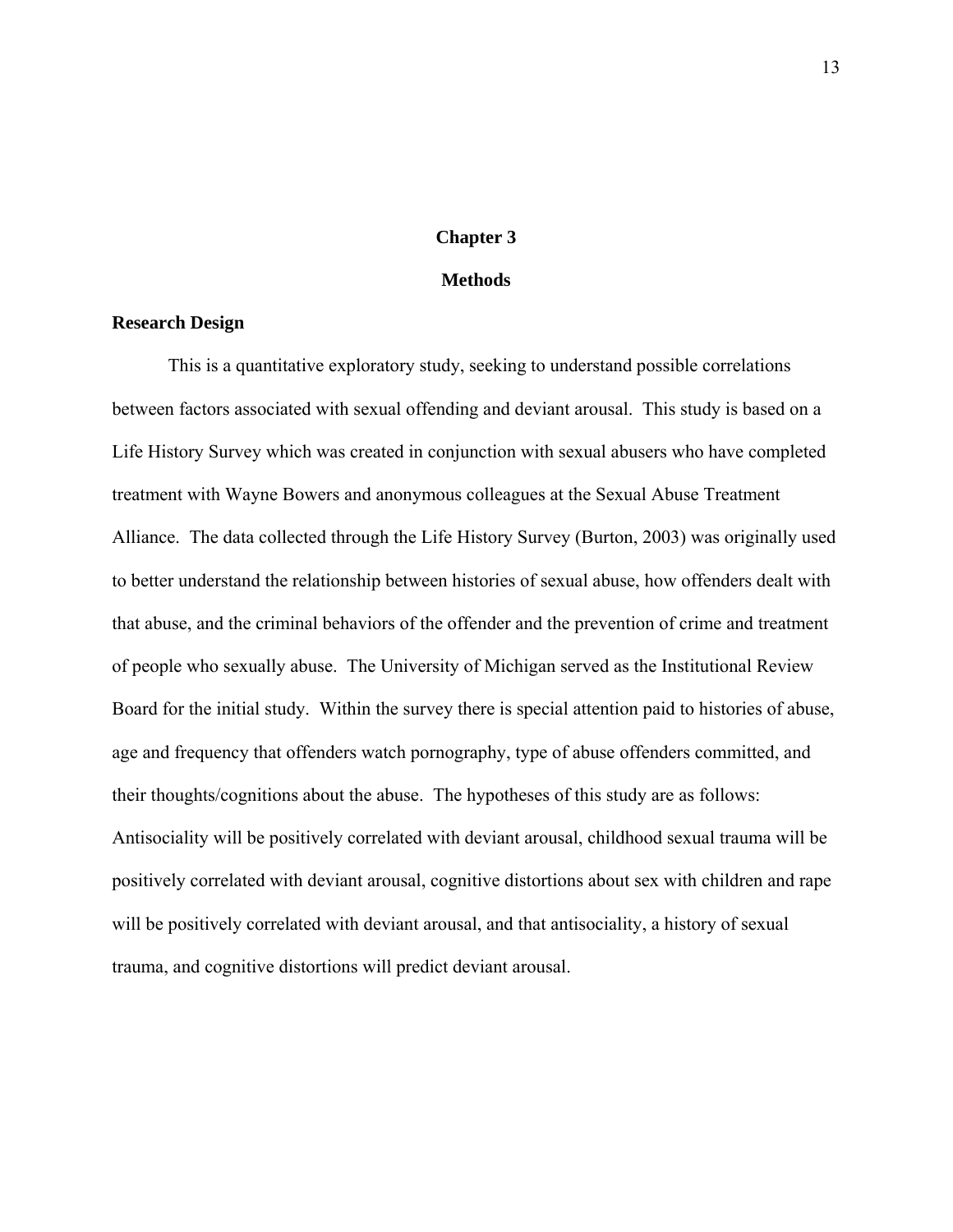#### **Participants**

The sample in this study consists of 109 participants who have sexually abused children. Four responses were invalidated based on the Millon, Davis, and Millon (1997) MCMI III invalidity scales from the MCMI manual (Burton & Booxbaum, 2010). Of the 105 participants, the sample was mostly Caucasian  $88.6\%$  ( $n=93$ ),  $3.8\%$  ( $n=4$ ) identified as Black, and  $5.8\%$  ( $n=6$ ) identified as "Other," including American Indian and Hispanic, with 1.9% (*n*=2) not responding to this question (Burton & Booxbaum, 2010). In terms of educational level, sixty seven percent (*n*=71) of sample participants reported having completed high school, 33.3% (*n*=35) had a Graduate Equivalency Diploma (GED), 26.7% (*n*=28) had an associate's degree, 26.7% (*n*=28) had a bachelor's degree, 12.4% (*n*=13) had a masters degree or doctorate (Burton & Booxbaum, 2010).

The majority of the sample (67.6%, *n*=71) grew up in a two-parent home compared to 17.1% (*n*=18) who were raised by a single mother. The remaining 15.3% of the sample identified as being raised by their mother and a partner (3.8%, *n*=4), a grandparent (2.9%, *n*=3), in a foster home  $(2.9\%, n=2)$ , by a single father  $(1.9\%, n=2)$ , or by another relative  $(1.9\%, n=2)$ . 1.9% (*n*=2) of the sample did not answer the question. The majority of the sample also indicated prior or current prison incarceration (87% and 79% respectively).

Participants were also asked about the characteristics of their victims, including gender and age group. Responses indicated a total of 1,720 victims with a likelihood of victim types 'cross-over'. The average number of victims per participant was 16.3, with a range of 1-122 victims (*SD*=25.08). When the data was aggregated 19 different combinations of gender and age groups were found. A little more than a quarter of the sample (26.67%, *n*=28) of the respondents indicated they abused only one gender/age group.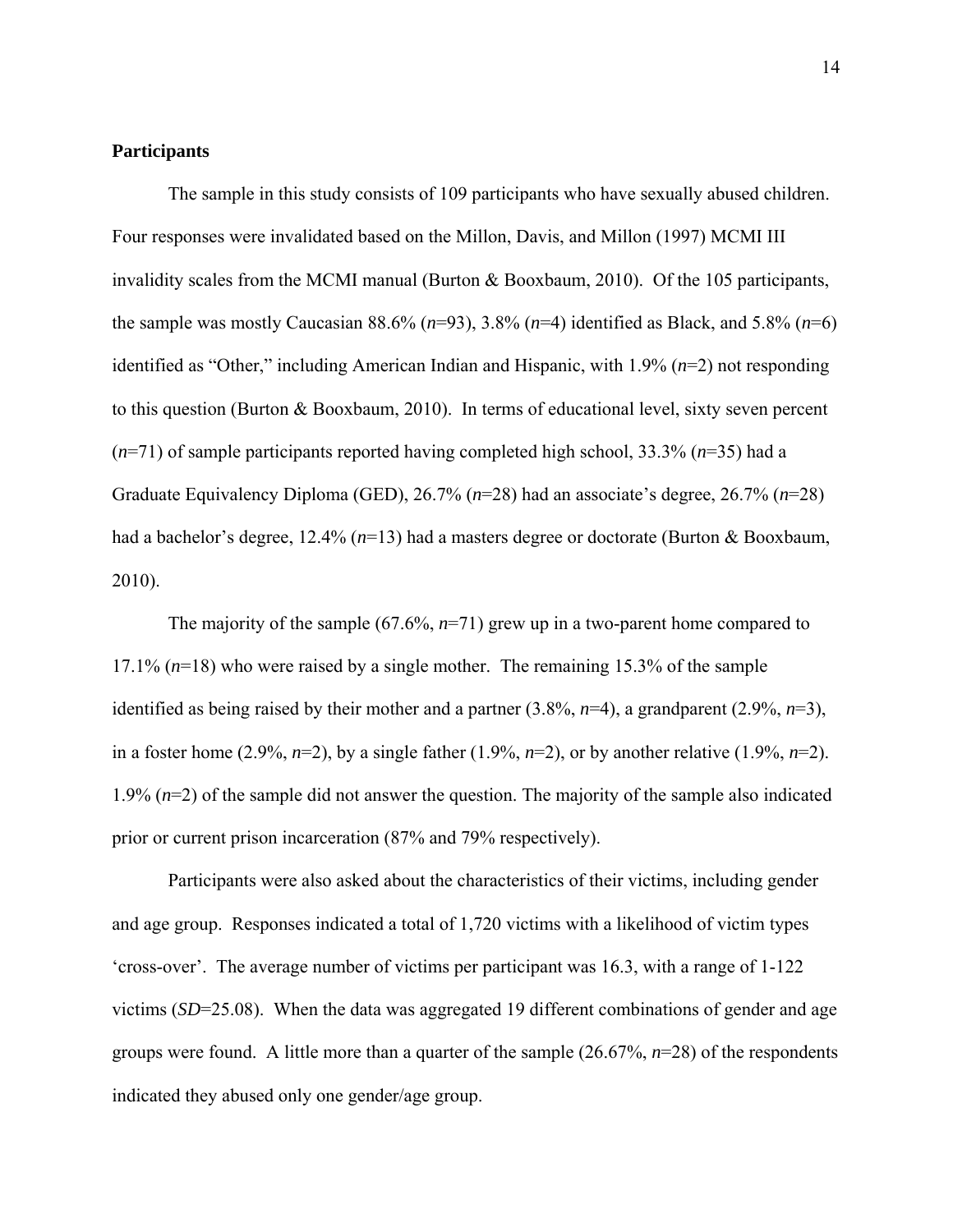#### **Instruments**

The Life History Survey (Burton, 2003) consists of quantitative and qualitative questions. The first section of the survey contains a comprehensive demographic form utilized in previous studies (Burton, 2003; Burton, Leibowitz, Booxbaum, & Howard, 2010; Burton, Miller, & Shill, 2002) including questions about family type, education history, and criminal behaviors.

Specific sexual crimes/sexually aggressive behavior over a life-span were measured with the Self Report Sexual Aggression Scale (SERAS); a modification of the Sexual Abuse Exposure Questionnaire (Burton, 2000). Burton and Fleming (1998) created this scale to measure sexually aggressive behaviors over a life span (Burton, 2000). This multi-item inventory is a check-list of sexual acts and relationships. Many of the items begin with the question "Have you ever conned or forced someone to?" to assess the degree of coercion of each act. It has an eight week testretest reliability of r=.96 for a small sample (Burton & Booxbaum, 2010; Burton et. al, 2002; Burton, 2000).

Millon, Davis and Millon's (1997) MCMI III was used to assess anti-social personality traits in participants. The MCMI III is a 175 item true/false scale that measures eleven personality patterns, three personality pathologies and several clinical syndromes (Millon, T..*,*  Millon, C.*,* Davis, & Grossman, 1997, p.4). The MCMI III contains internal and external validity, each item on the scale is evaluated and any item that does not meet all measures of validity is dropped or re-examined. The final scale is generalizable as each item satisfies multiple stages of validity (Millon et al., 2009). The decision to use the MCMI III over the PCL-R was methodical—the PCL-R requires 4-5 hours per person to complete and would invalidate the steps taken to maintain anonymity of the population. In contrast, the MCMI III is written at an 8th grade reading level, takes approximately 20-30 minutes to fill out, and can be self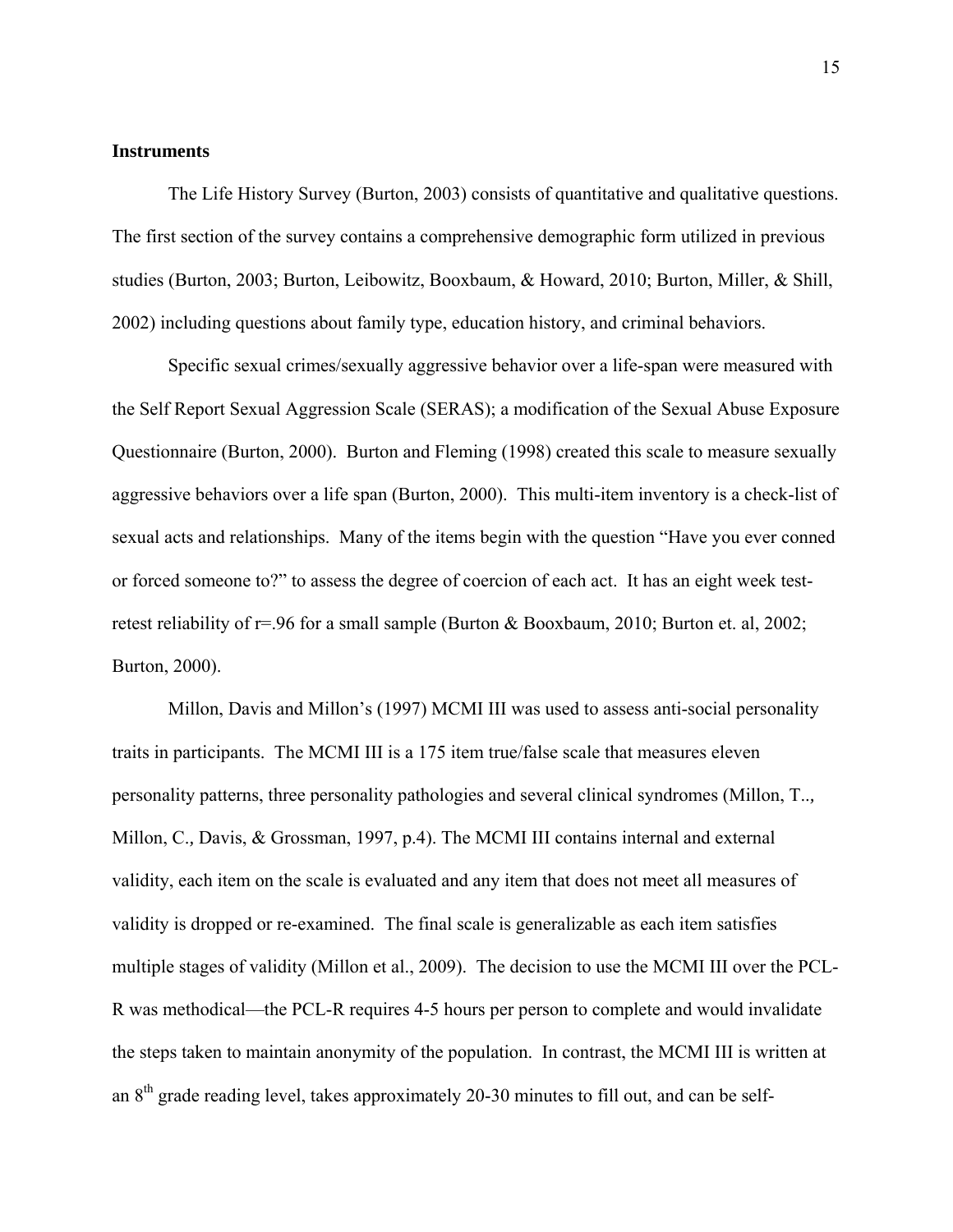administered (Millon et al., 2009). In this study only the Antisocial scale was used with sound internal reliability with Cronbach's alpha = .91.

History of sexual trauma was measured by the Childhood Trauma Questionnaire (CTQ) (Bernstein & Fink, 1998). This brief, non-evasive 37-item scale assesses physical, sexual, and emotional abuse and physical or emotional neglect and provides one score representing the total exposure to childhood maltreatment. The scale is written at a sixth grade level, which makes it accessible for adolescents and adults (Furlong, Pavelski, & Sandoval, 2010). Each question uses a five point Likert scale (0-4), with higher scores indicating a greater degree of maltreatment and 0 indicating no agreement with the question. The CTQ is shown to be a reliable scale with the sexual abuse sub scale having an alpha of .93-.95 (Furlong et al., 2010). The CTQ is also correlated with sexual and physical abuse ratings (correlated .50-.75). The CTQ includes a three-item Minimization/Denial Scale which functions as a social desirability scale, to counter against underreporting of maltreatment (Furlong et al., 2010). Scale internal reliability was sound in this study with Cronbach's alpha score of .86.

The Bumby Child Molest and Rape Scale was used to measure cognitive distortions. This scale involves two measures of cognitive distortions related to (1) child molestation and (2) rape. The Molest scale consists of 38 items derived from the Abel and Becker Cognitions Scale (Abel et. al., 1990) and possesses internal consistency ( $\infty$ =.97), test-retest reliability (r=.84), and has discriminative validity (p=.001) (Bumby, 1996). Each of these measures is scored on a four point Likert scale from strongly agree to strongly disagree. An example of a question on the scale is "Sometimes, touching a child sexually is a way to show love and affection" (Bumby, 1996, p. 51). Higher scores on the scale indicate more justifications, minimizations, rationalizations, and excuses for sexual activity with children (Bumby, 1996). This scale has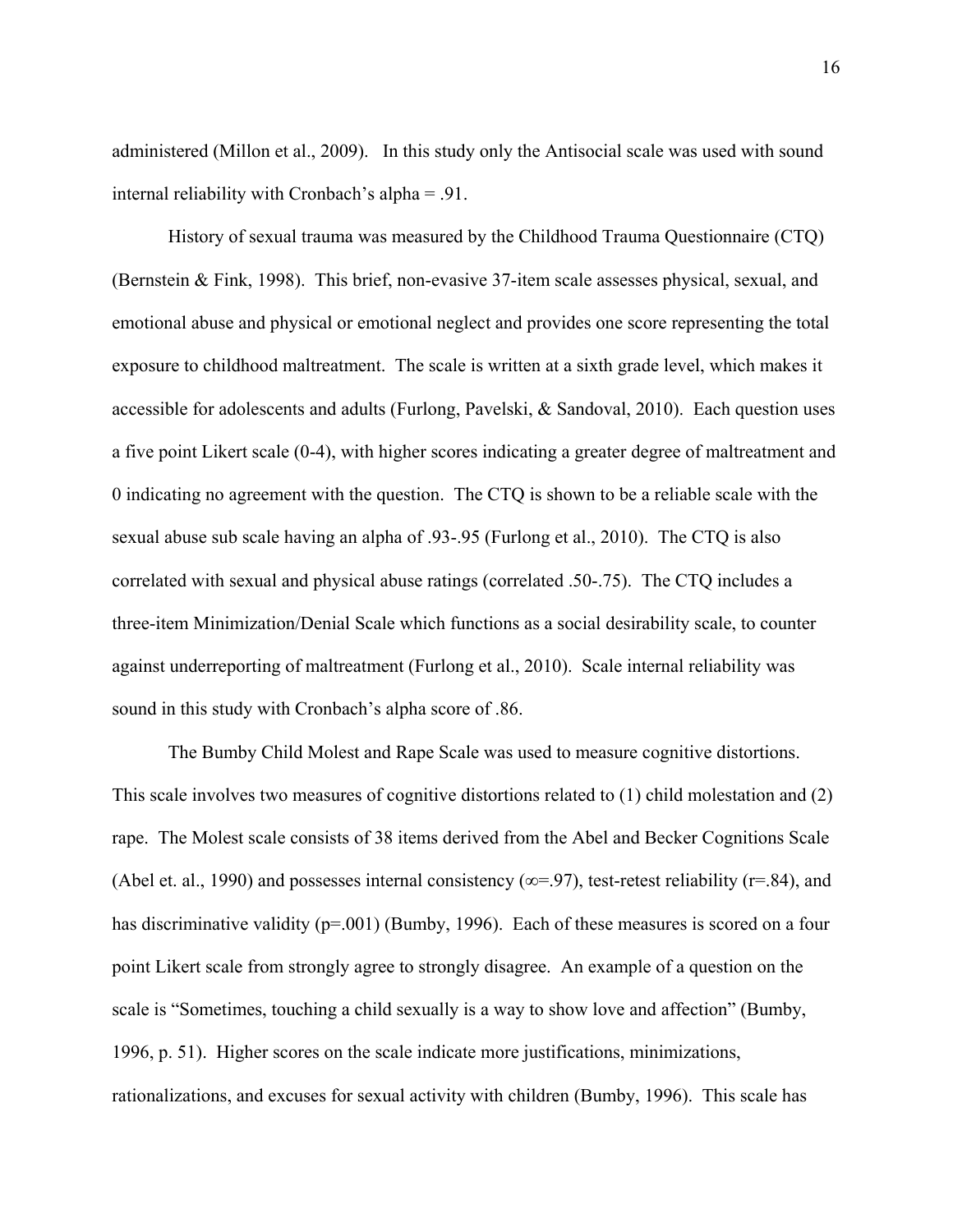shown to be reliable and valid in assessing the cognitive disorders of sex offenders (Bumby, 1996) and had a high internal reliability in this study as well (Cronbach's alpha = .954).

The final measure used in this study was Burton and Akakapo's (in press) deviant arousal scales. These scales operate via self report using Likert Scales. A five-point Likert scale was used to rank an individual's sexual excitement to deviant interests asking the question: "Have you ever been sexually excited by the following?" and lists 15 different options including prepubescent girls and boys, adolescent (13-18) girls and boys, masochism or sadism, sexual violence (rape), and exhibitionism (Burton, 2003). Respondent's feelings just before, during, and just after committing a sexual offense were reported via a ten-point Likert scale. A third four-point Likert scale (strongly agree to strongly disagree) is used to determine participants' feelings/reactions (strongly agree to strongly disagree) to sexual situations. Questions range from likelihood of losing an erection/becoming less aroused with the possibility of someone seeing or hearing the sexual act to the age of partner (too young) affecting arousal. The validity of the Deviant Arousal Scales has been measured, yielding a significant correlation between the scales and deviant sexual behavior (Burton et al., 2010; Burton & Ginsberg, in press; Burton et al., 2002).

#### **Procedure**

All participants in this study were identified through their involvement in the Sexual Abuse Treatment Alliance (SATA)/ Citizens United for the Rehabilitation of Errants-Sex Offenders Restored Through Treatment (CURE-SORT) support network. This non-profit organization serves a national population of sexual abusers. Of the two hundred thirty surveys mailed out, one hundred and forty-seven were returned in varying stages of completion. The 64% response is much greater than the usual 25% response rate found for most survey research.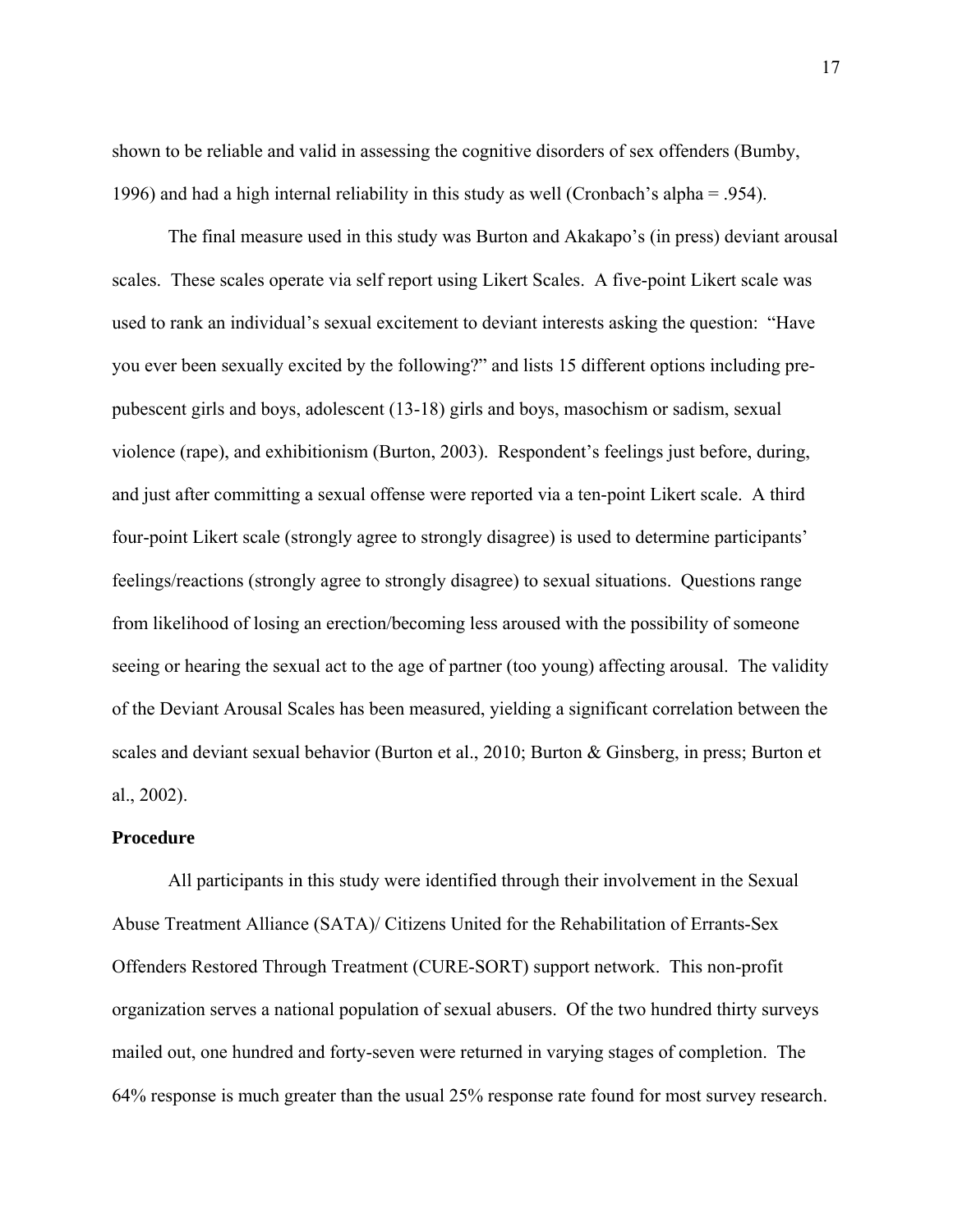One limitation of the strictly controlled anonymity enforced by this study is that there is no way to determine any differences between those who responded and those who did not. Researchers did not provide any incentives for completing this survey. Of the 147 returned survey, 40 did not meet the criteria for this study. Only data from subjects who admitted they had abused children (*n*=109) were included.

Multiple steps were taken to insure the anonymity of participants, which bolstered the reliability of responses (Abel, 1987). Participants indicated consent with a check mark and all participants returned the completed survey to the SATA/CURE-SORT office. Many subjects (79%), due to their incarcerated status, were unable to send the survey back without identifying information on the envelopes. Therefore, the SATA/CURE-SORT staff were entrusted with the responsibility for maintaining subjects' anonymity by separating envelopes with potentially identifying information or destroying any other identifying information from the survey data. Only after this task was completed were questioned forwarded to the researchers for data entry and storage.

SPSS 14.0 was used to complete data entry and quantitative data analysis. Correlations were performed for each of the variables (antisociality, childhood sexual trauma, cognitive distortions) and regressions were used to determine the predictive validity of the interactions of the three variables on deviant arousal.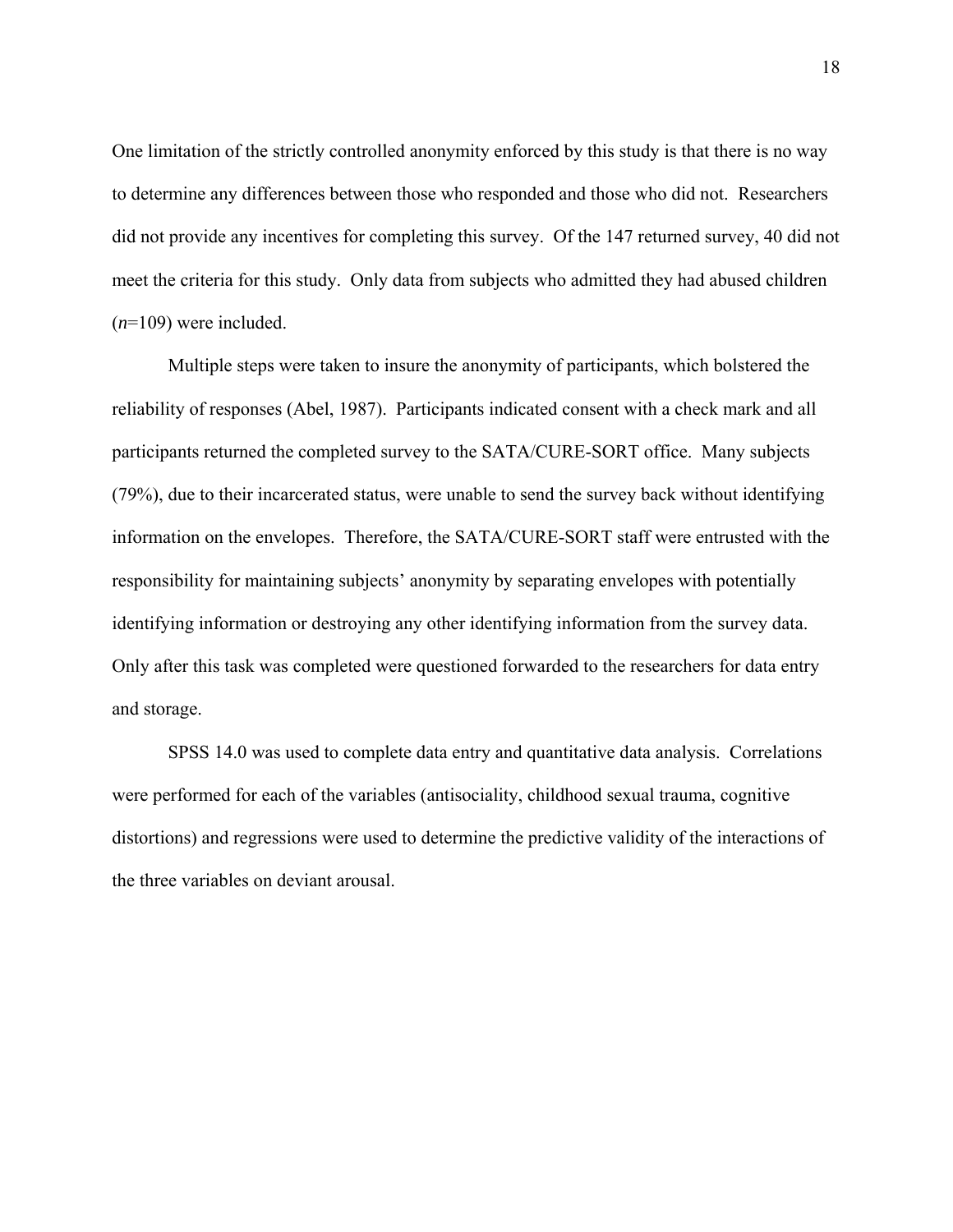#### **Chapter 4**

#### **Findings**

#### **Deviant Arousal**

The majority of participants (82.6%) self reported some level of deviant arousal. This percentage was achieved by summing the six items related to deviant arousal. A participant could score between zero (no deviant arousal) and twenty-four points (the highest level of deviant arousal for this scale). On average the men scored 2.97 points (*SD* =2.67), with a mode of 2.0. A large percentage of participants indicated some, if a minimal level of deviant arousal. **Antisociality** 

A notable percentage of respondents scored high on the MCM-III Antisocial Scale. Almost one third of the respondents (30.5%) scored above 75, the cut off point to indicate a presence of antisocial personality disorder. Within the 30.5%, 8.4% of the sample had scores above 85, indicating the prominence of antisocial personality disorder for these men.

#### **History of Sexual Trauma**

Norms do not exist on the Childhood Trauma Questionnaire (CTQ), but the average score on sexual abuse was 13.4 points ( $SD = 7.16$  points). The scale has six items; a score of six would indicate no sexual abuse, while if a participant positively endorsed each question, the highest possible score would be thirty. The men's scores ranged between 6 and 30 points, with similar mean (*mean* = 13.4)and median (*median*=13.00); 70.6% of the men indicated a positive endorsement to at least one question, indicating some history of sexual abuse for the majority of the sample.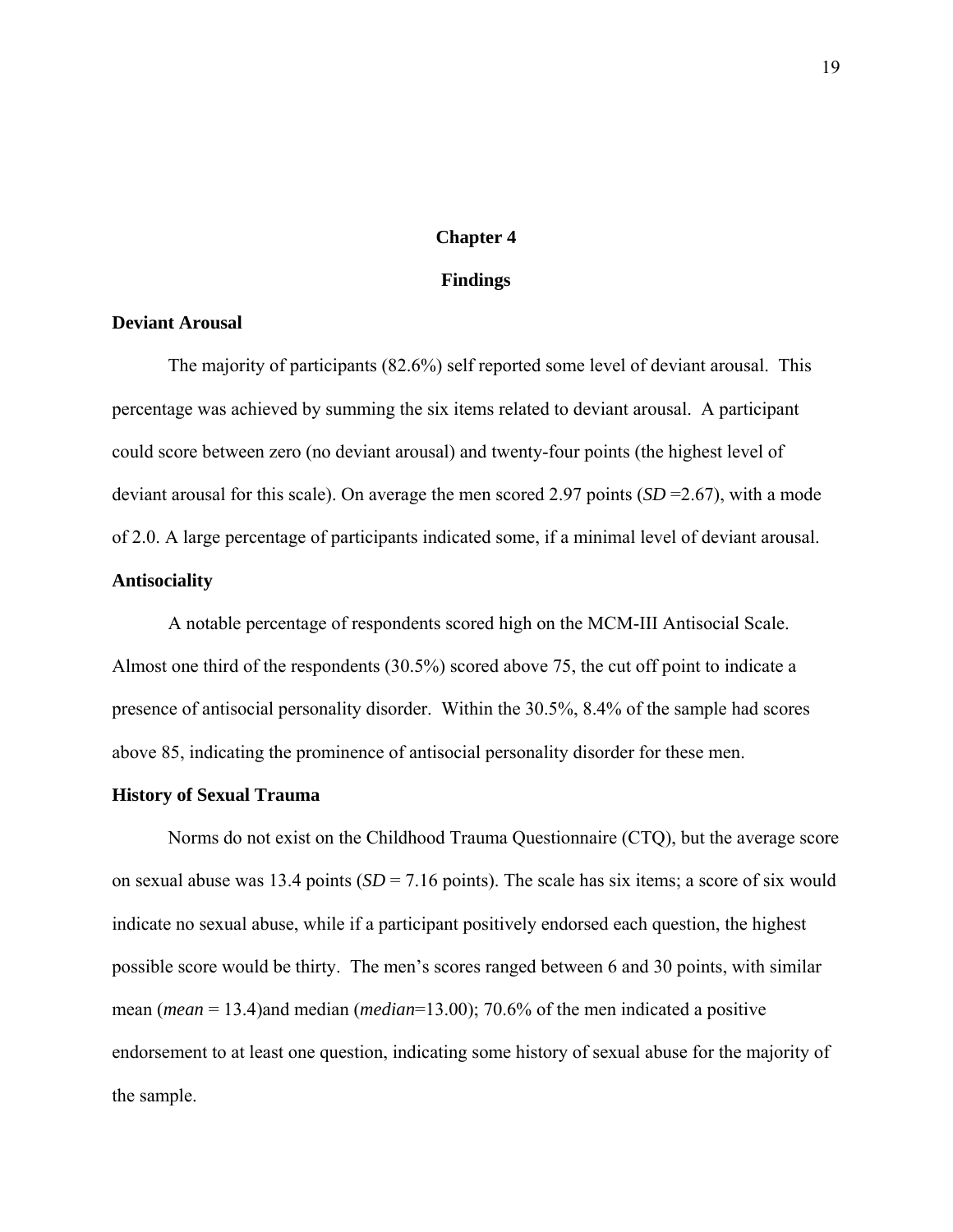#### **Cognitive Distortions**

Cognitive distortions regarding molestation beliefs are summed into a total score for the fifty-two questions. Scores are inversely related to agreement with statements on the measure regarding molestation beliefs; if a participant had no distortions they would score 208. On average the men scored 111 points (*SD* = 22.33 points), with a *median* score of 114. No participant scored higher than 149 points and the lowest score, indicating the highest endorsement of cognitive distortions was 61 points.

#### **Antisociality, Sexual Trauma, and Distortions as Predictive Factors of Deviant Arousal**

The hypothesis for this project was that antisociality, the frequency of sexual trauma and the level of cognitive distortions would be positively correlated to deviant arousal and that the three would significantly predict deviant arousal. Table 1 displays a correlation matrix listing the three predictors: antisociality, history of sexual trauma, and cognitive distortions, and the criterion: deviant arousal. Antisociality and history of sexual trauma are unrelated to each other, cognitive distortions, and deviant arousal. Cognitive distortions, as measured by the MOLEST scale was significantly  $(p = 0.05)$  related to deviant arousal. This correlation is negative as would be expected as lower scores on the MOLEST scale indicate higher levels of cognitive distortions. A stepwise regression was performed to determine if antisociality, history of sexual trauma, and cognitive distortions significantly predicted deviant arousal and which variables were the best predictors of deviant arousal. The overall model was not predictive of deviant arousal (*p* =.191) nor did any of the variables remain in the model as might be predicted by the correlation matrix.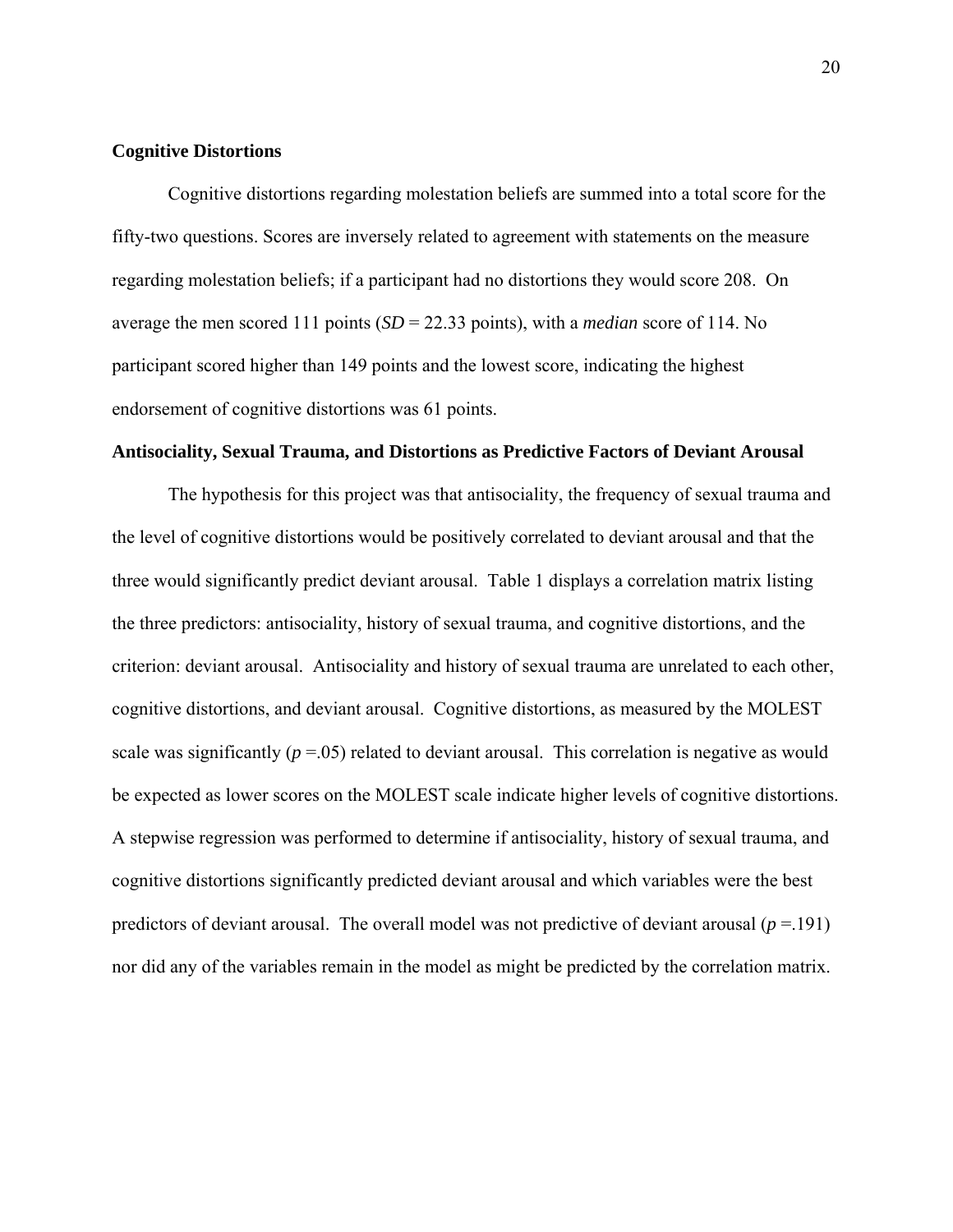### **Table 1:** Correlations

|                                                  | <b>MCMI</b><br>Antisociality | CTQ Childhood<br>sexual abuse | Cognitive<br>distortions;<br><b>MOLEST</b> scale | Deviant<br>Arousal |
|--------------------------------------------------|------------------------------|-------------------------------|--------------------------------------------------|--------------------|
| <b>MCMI</b><br>Antisociality                     | 1.0                          |                               |                                                  |                    |
| CTQ Childhood<br>sexual abuse                    | .077                         | 1.0                           |                                                  |                    |
| Cognitive<br>distortions;<br><b>MOLEST</b> scale | $-.046$                      | .034                          | 1.0                                              |                    |
| Deviant Arousal                                  | .103                         | .058                          | $-.202*$                                         | 1.0                |
| $p = .05$                                        |                              |                               |                                                  |                    |

## **Table 2**: Regression onto Deviant Arousal Score

| Variable                                      | <b>B</b> (Standard Error) | Beta    |  |  |  |
|-----------------------------------------------|---------------------------|---------|--|--|--|
| CTQ Childhood<br>sexual abuse                 | .021(.039)                | .056    |  |  |  |
| <b>MCMI</b> Antisociality                     | .012(.014)                | .090    |  |  |  |
| Cognitive distortions;<br><b>MOLEST</b> scale | $-0.024(0.013)$           | $-.200$ |  |  |  |
| $F = 1.6, p = .191, R^2 = .053$               |                           |         |  |  |  |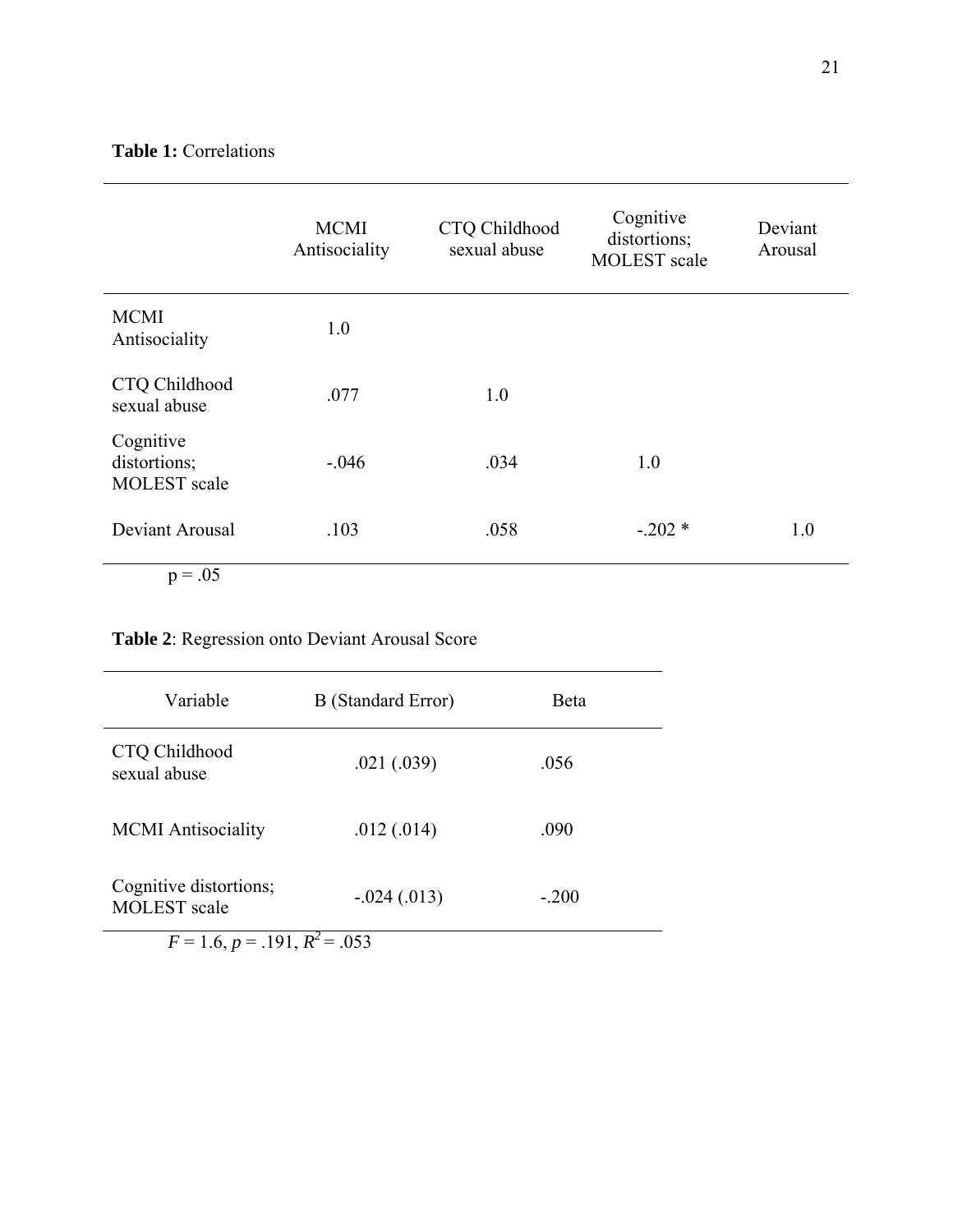#### **Chapter 5**

#### **Discussion**

The purpose of this research was to determine predictive factors of deviant arousal based on variables strongly associated with sexual offending among a group of adult male sexual offenders of children. The data is generally consistent with the presence of antisociality, childhood sexual trauma, and cognitive distortions but inconsistent in the relationship between the variables and deviant arousal. Previous researchers have reported that antisociality, childhood sexual trauma, and cognitive distortions are factors in sexual offending and related to each other (Abel & Rouleau, 1990; Burton, 2003; Cortoni, 2009; Jespersen et al., 2009; Marshall et al., 2009; Seto, 2008). However, analyses for this sample show the variables are neither related to deviant arousal nor to each other.

Most of the participants indicated at least some, if minor deviant arousal, agreeing with the literature of sexual offending indicates that roughly half of sex offenders in a given population will endorse sexual deviance (Seto & Lalumière, 2001; Stinson et al., 2008). It is possible that the difference in results is due to measurements used wherein sexual offenders may be more likely to indicate deviant arousal with self report or this sample has more deviant arousal than others. Seto and Lalumière (2001) achieved their results by comparing deviant arousal to normative arousal phallometrically, while this study used self report regarding deviant arousal rather than a comparison. It is also possible that this population underwent more treatment and was more rehabilitated than other populations of sex offenders, as the majority was currently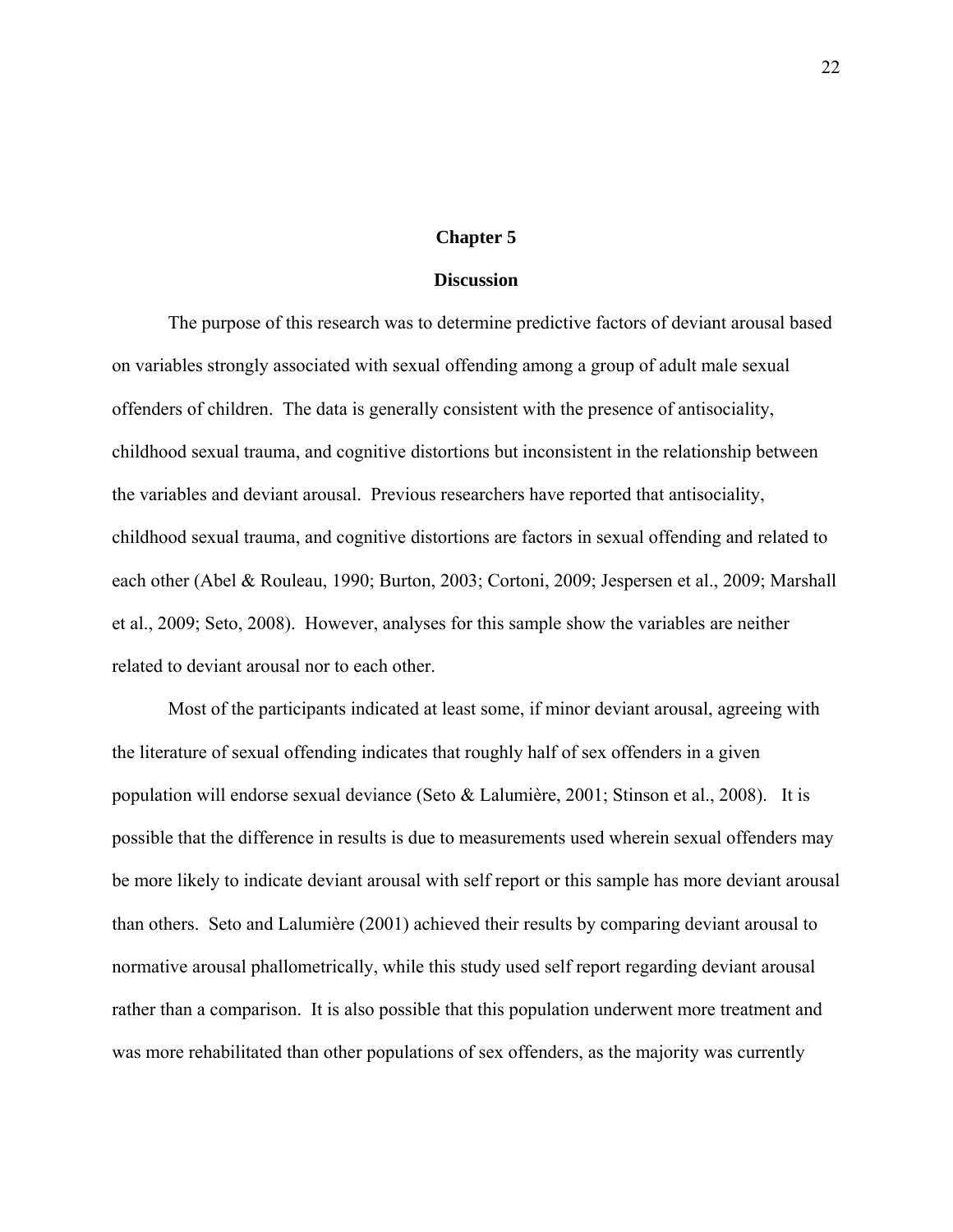incarcerated during data collection. Therefore, they may have been more willing to reveal arousal patterns.

Analysis shows that antisociality was neither predictive of deviant arousal, nor was it correlated with any other variable. These results contradict previous data. The literature has correlated antisociality with sexual offending, deviant arousal, childhood sexual trauma and cognitive distortions (Abel & Rouleau, 1990; Jespersen et al., 2009; Serin et al., 2001; Seto, 2008). It is possible that the incongruence with previous literature is the result of using different scales. Perhaps using the PCL-R or MMPI to measure the presence of psychopathology rather than antisociality in this study would have yielded results similar to the literature. Stinson et al. (2008) warns that measures of antisociality examine if a participant exhibits clinically significant psychological symptoms, but cannot be applied to an etiological explanation of deviant behavior.

Although the relationship between antisociality and other variables was inconsistent with the literature, the percentage of participants whose responses indicated antisociality (30%) within range for data on antisociality compared to the MCMI, PCL-R and MMNI. Serin et al.'s (1994) study on sexual offenders and psychopathy found that approximately 32% of participants were within antisocial personality disorder range. In general, the literature displays a diversity of results regarding antisociality, with a range between 6.3% (Porter et al., 2001) and almost 50% (Eher et al., 2003) (Ahlmeyer et al., 2003; Chantry & Craig, 1994; Firestone et al., 2000; Hanson and Murton-Bourgon, 2005). The variability in literature is likely a result of the particular populations studied. Rapists, child molesters with varying ages of victims and other non-sexual crimes, and non-sexual criminal offenders all have higher rates of antisocial traits than child molesters who only offend against children (Ahlmeyer et al., 2003; Chantry & Craig, 1994; Cohen et al., 2002; Davis & Archer, 2010; Eher et al., 2003; Firestone et al., 2000; Porter et al.,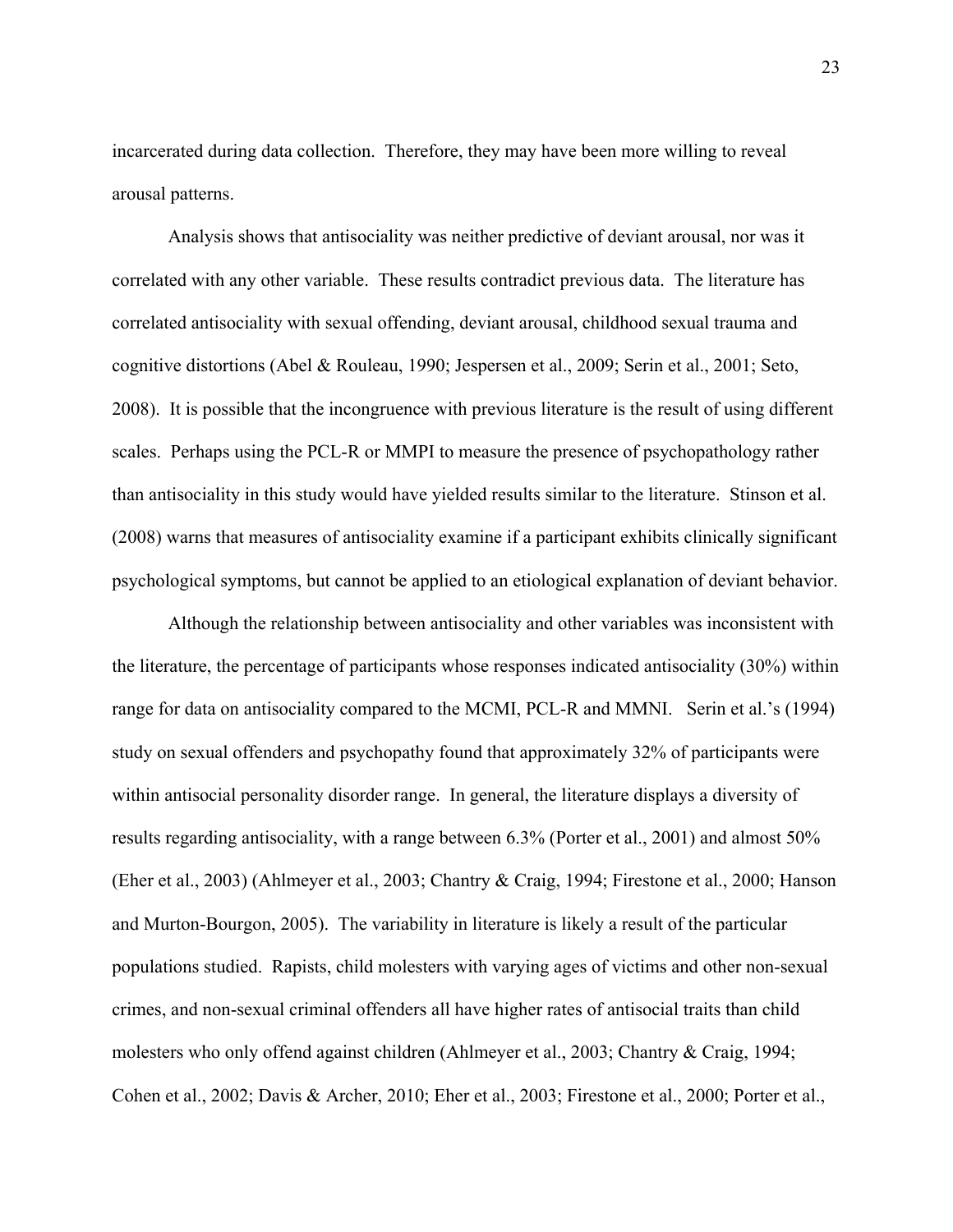2001; Stinson et al., 2008). As 75% of this study admitted to abusing more than one gender/age group resulting in 19 different combinations of gender and age groups, it is congruent with literature that the percentage of participants meeting the criteria for antisocial personality disorder was on the high end compared to the literature. A general explanation for the high rates of antisociality present in sex offenders is that participants endorse more symptoms of antisociality as a means to negate responsibility taking (Haywood & Grossman, 1994; Marshall et al., 2009).

Another finding consistent with the literature is how many participants indicated some sexual trauma in their histories. Various researchers have shown that a large percentage of sexual offenders report abuse in their own histories (Marshall & Marshall, 2000; Burton, 2003; Jespersen et al., 2009). However, results of the current study indicate that trauma history appears to have no relationship to deviant arousal, antisociality, or cognitive distortions. Again, there is inconsistency in the literature. For example, in Jespersen's et al. (2009) Meta analysis history of sexual trauma was significantly correlated to deviant arousal. Stinson et al. (2008) also present numerous cognitive theories regarding the change in thought about sexual experiences after being sexually abused as a child. It is possible that participants in this study lied about their own sexual abuse to garner sympathy from others or make themselves feel better. There is some evidence of this over reporting when it serves a purpose; however, in this study there was nothing that participants could gain from lying about their own abuse as it was collected anonymously (Dhawan & Marshall, 1996; Jespersen et al., 2009).

Cognitive distortions were marginally correlated to deviant arousal, but not predictive of deviant arousal. It is logical that if one believes it is "ok/not harmful" to have sex with children than one is more likely to fantasize and become aroused by the idea of sex with children.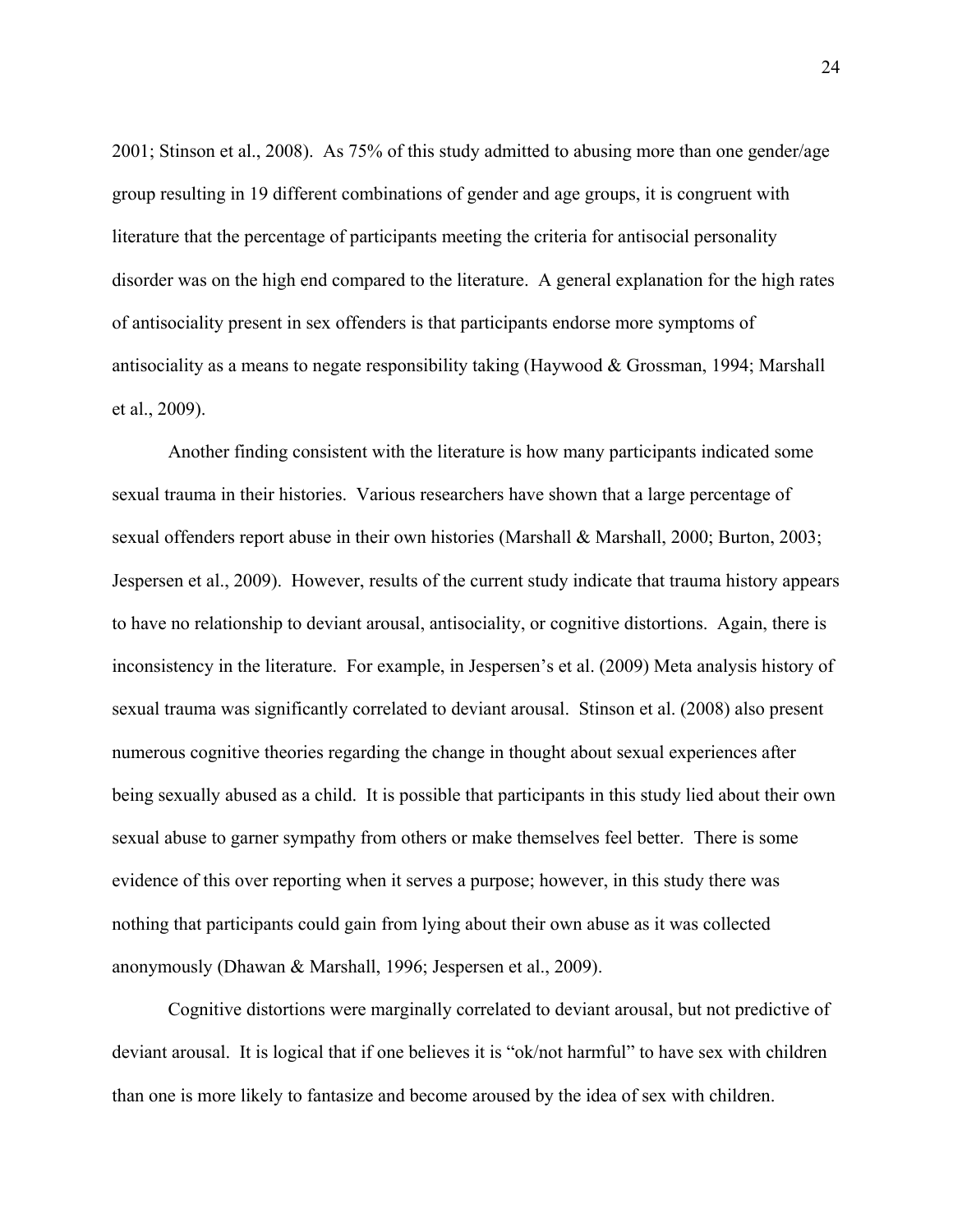However, researchers have also hypothesized that sex offender's use cognitive distortions as a post-hoc rationale for their actions, positing that the sexual offense comes first, and the cognitive distortion second (Marshall et al., 2009, Seto, 2008). This may explain why cognitive distortions and deviant arousal are correlated, but do not have a predictive relationship. It is also interesting that these men are currently in treatment, yet they still have a lot of cognitive distortions about sex with children.

Each variable in this study has previously been found to be significantly related to sexual offending. However, the hypothesis that antisociality, history of sexual trauma, and cognitive distortions predict deviant arousal was not proven in this study (Cortoni, 2009; Jespersen et al., 2009; Marshall et al., 2009). Interestingly, the variables bore no relationship to one another. Two questions are raised by this data: Are there other variables associated with sexual offending that can predict deviant arousal, and if no deviant arousal exists, what else accounts for sexually abusive behaviors?

Stinson et al., (2008) reviewed many theories of sexual offending that combine the presence of sexual deviance with biological/hormonal impairments, cognitive distortions, personalities geared towards aggression, brain/hormonal imbalances, childhood experiences of neglect/abuse/witnessing or engaging in promiscuous sex, and emotional dysregulation. One theory reviewed was Ward and Siegert's (2002) pathways model which postulates that a sex offender must possess four symptom clusters which include intimacy/social skills deficit, sexual scripts, cognitive distortions, and emotional dysregulation which interact and lead to sexual offending. This is a broader theory of sexual offending which focuses on more than deviant arousal. Instead, Ward and Siegert (2002) examined the interplay of one's childhood and adult emotional experience which creates cognitive schemas regarding sex and intimacy. Another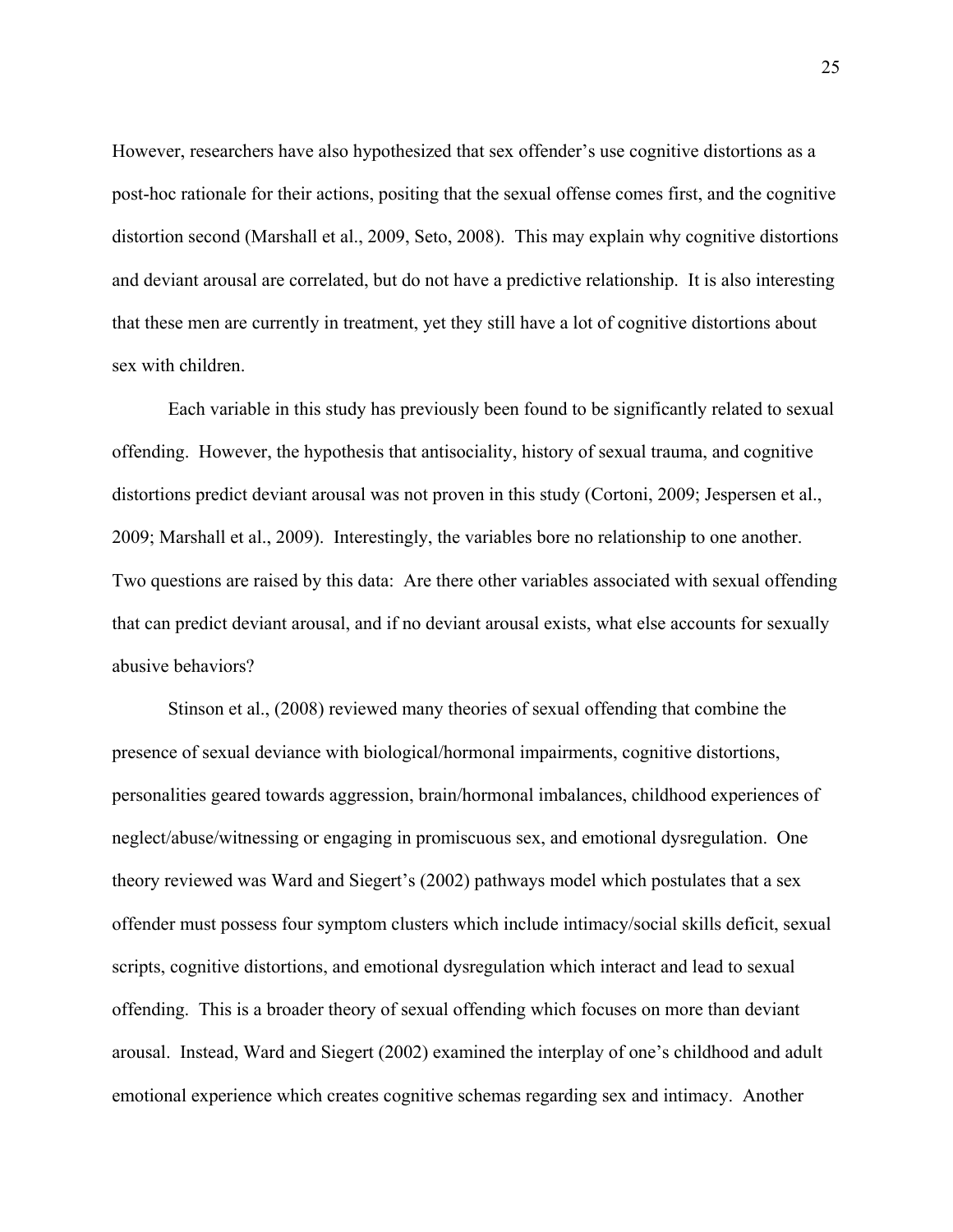possibility is that the sex offense was behaviorally reinforced either by the feeling that accompanied the sexual offense, or by the release of feelings after completing the sexual offense (Stinson et al., 2008).

#### **Implications**

**Research.** After completing this research it is better understood what does not predict deviant arousal in this sample of sex offenders; however, there is still very little known about the etiology of "deviant arousal." Researchers could sample different subsets of the sex offender population, such as ones who are not currently incarcerated, or are unconnected with SATA/CURE-SORT to understand if the data found was unique to this sample. Research could also focus on additional variables associated with sexual offense such as number of victims, personality characteristics (e.g. thought disorders), masturbatory behavior, fantasies, pornography viewing habits, and socialization to sexual violence/child molestation, invalidating social environments, brain/hormonal abnormalities, or behavioral reinforcement. Perhaps one or more of these variables might predict deviant arousal. Researchers might learn more about deviant arousal by comparing it to the construct of "normative arousal." Approximately 50% of sex offenders have deviant arousal, what accounts for the other 50% of sex offenders?

**Treatment.** This research also has implications for treatment. As antisociality, childhood sexual trauma, and cognitive distortions, while correlated to sexual aggression, were not shown to be correlated to each other, each must be treated. The participants, even with treatment, showed a significant amount of cognitive distortions and illustrated that cognitive distortions are correlated to deviant arousal. Treatment for cognitive distortions, such as cognitive behavioral therapy and specifically cognitive restructuring, needs to be continued and adapted to better combat distorted thoughts regarding sexual aggression and child molestation.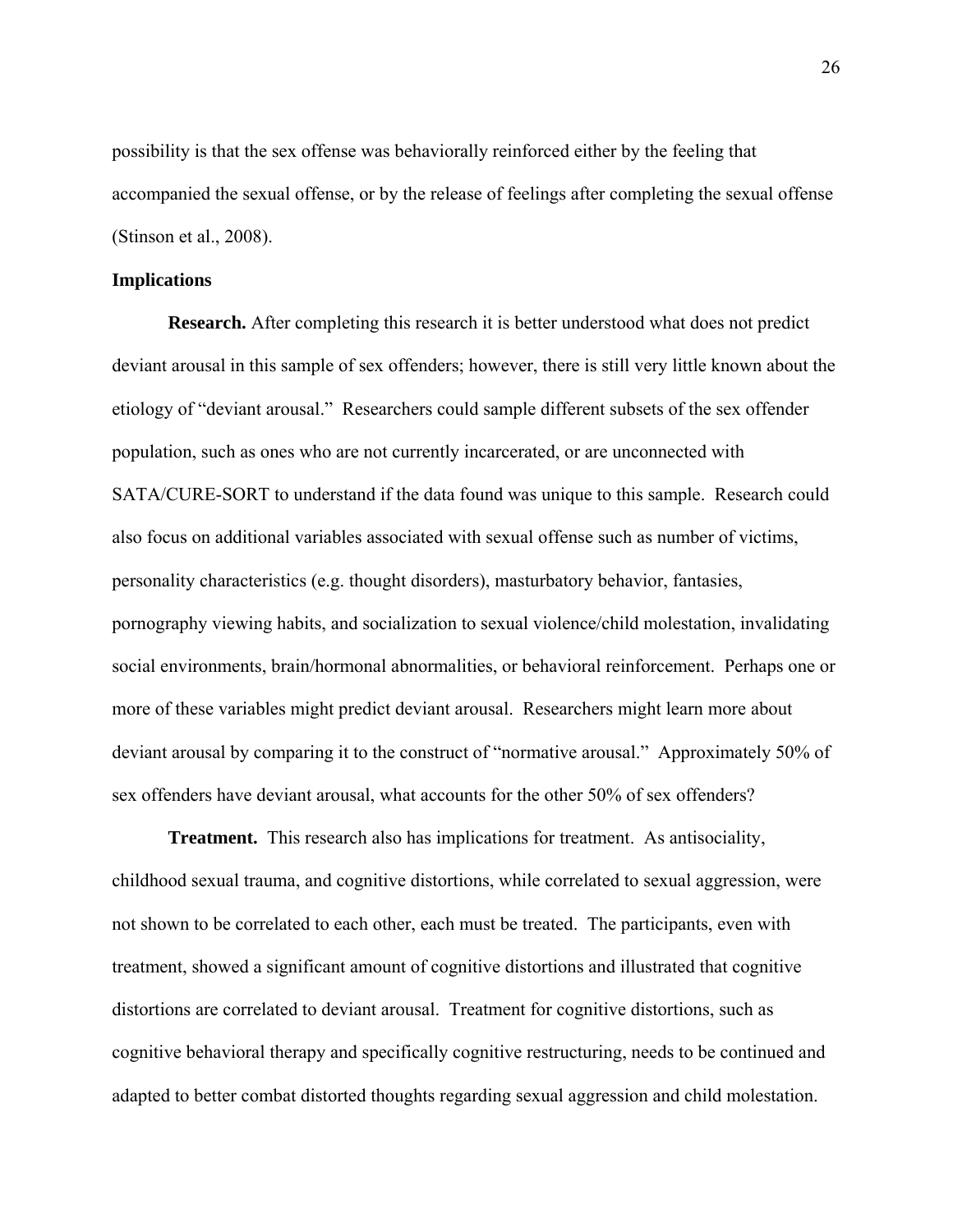While we still do not know the etiology of deviant arousal, research continues to show that it is a strong predictor of both sexual aggression and recidivism (Cortoni, 2009; Hanson & Murton-Bourgon, 2005; Jespersen et al., 2009). However, deviant arousal can still be treated through behavioral techniques such as aversion therapy, visualization of negative stimuli and satiation (D. Burton, personal communication, 7/28/2010).

#### **Limitations**

All scientific inquiry has limitations and the most important ones in this study are sample, sampling technique, and the use of data that had already been collected. The sample is convenient in nature and yields little external validity. The results of this study were related to the specific sample. It is unclear as to whether current incarceration, how much treatment participants received, or their involvement with SATA/CURE-SORT impacted the results. Additionally, participants all self-selected to return the survey. This investment in the study might be indicative of the sample being more improved in some areas, such as responsibility taking, than a wider population of sex offenders. The use of self report can be a limit; however the steps taken to protect anonymity counter that limit. This anonymity limits the examination of within sample differences. A final limitation of this thesis is the use of data which has previously been collected. While the data satisfies the hypotheses put forth, had this researcher designed an independent study, perhaps different questions would have been asked, different measures used and different results found.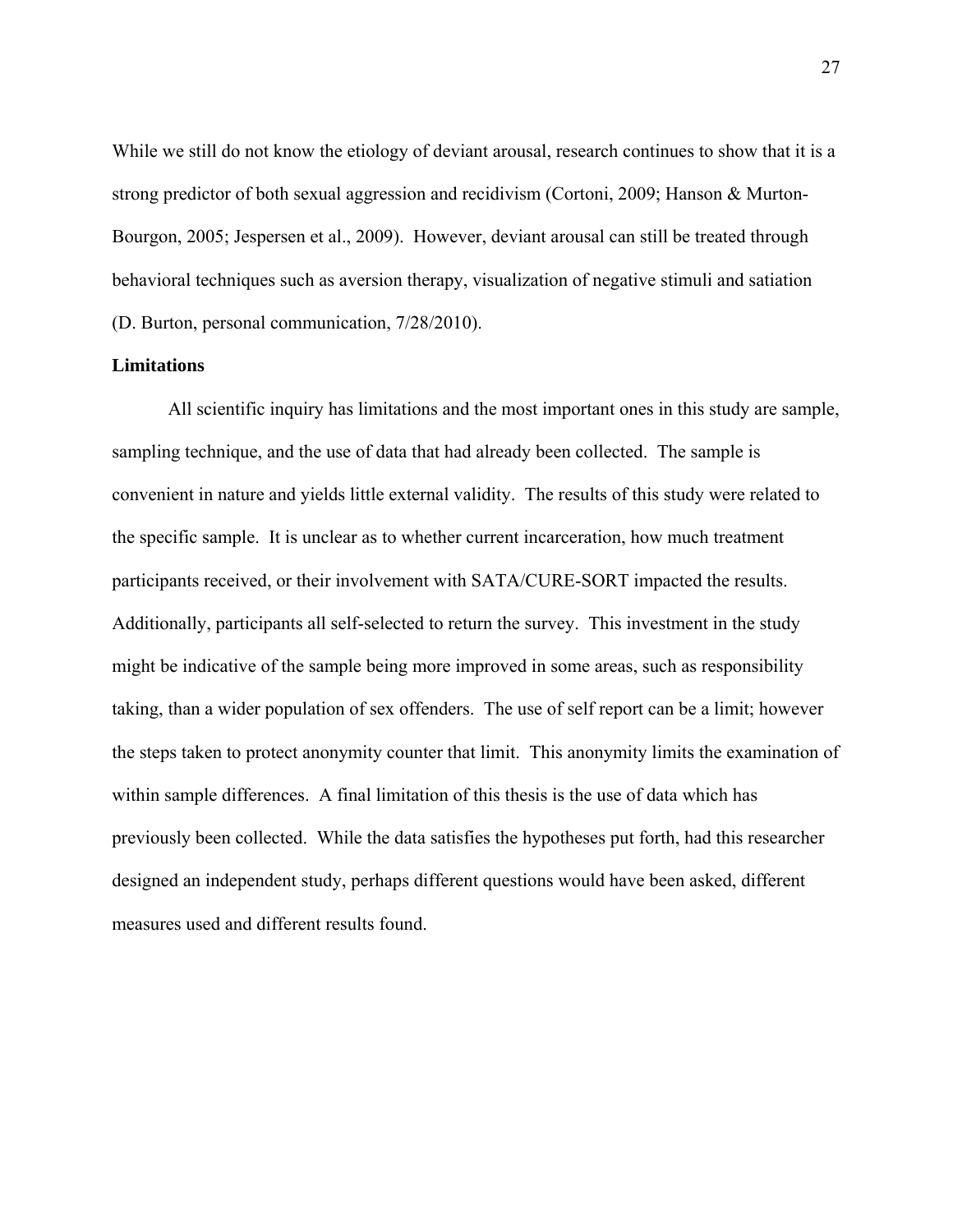#### **Conclusions**

Sexual offending and re-offending are significant social problems. Understanding more about why sexual offenders offend can help to limit offending behavior. This paper examined potential predictive factors of deviant arousal in efforts to better understand what creates deviant arousal in a person. As deviant arousal is strongly correlated with committing sexual offenses, understanding what predicts deviant arousal is of paramount important to making treatment more effective and decreasing the amount of sexual offending and re-offending for high risk populations.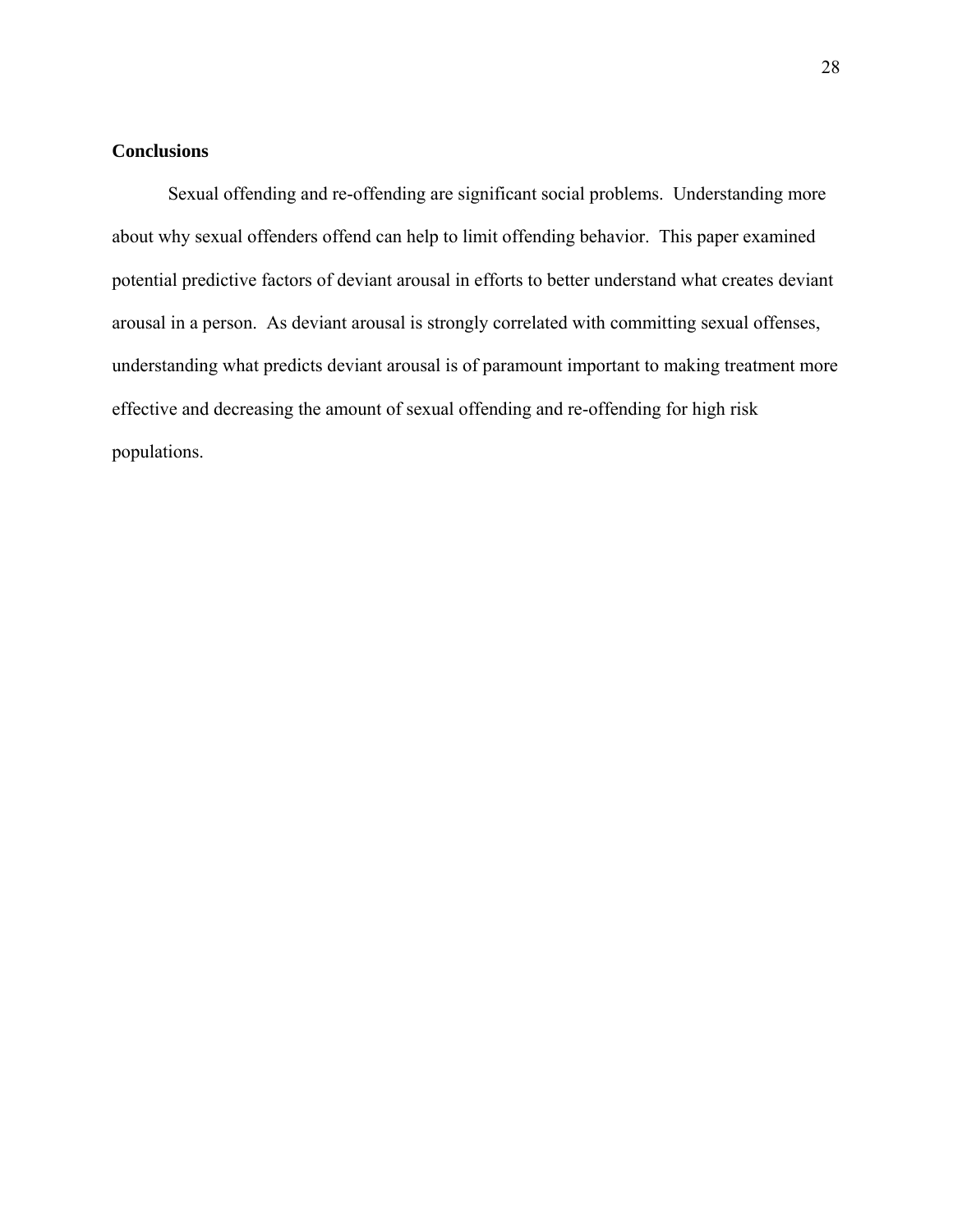#### **References**

- Abel, G., Becker, J., Mittleman, M., Cunningham-Rathner, J., Rouleau, J., & Murphy, W. (1987). Self-reported sex crimes of nonincarcerated paraphiliacs*. Journal of Interpersonal Violence, 2 (1), 3-25 doi:10.1177/088626087002001001*
- Abel, G., Huffman, J., Warberg, B., & Holland, C. (1998). Visual reaction time and plethysmography as measure of sexual interest in child molesters. *Sexual Abuse: A Journal of Research and Treatment*, 10, 81-95 doi:10.1177/107906329801000202
- Abel, G., Jordan, A., Hand, C., Holland, L, & Phipps, A. (2001). Classification models of child molesters utilizing the Abel assessment for sexual interest. *Child Abuse & Neglect 25*, 703-718 doi:10.1016/S0145-2134(01)00227-7
- Abel, G. & Rouleau, J. (1990). Male Sex Offenders. *In* M. Thase, B. Edelstein, and M. Hersen (Eds), *Handbook of outpatient treatment of adults: Nonpsychotic mental disorders*  (pp.271-290). New York, NY, US: Plenum Press.
- Ahlmeyer, S., Kleinsasser, D., Stoner, J., & Rezlaff, P. (2003). Psychopathy of incarcerated sex offenders. *Journal of Personality Disorders, 17*(4), 306-318 doi:10.1521/pedi.17.4.306.23969
- Barbaree, H., & Marshall, W. (1988). Deviant sexual arousal, offense history, and demographic variables as predictors of reoffense among child molesters *Behavioral sciences & the law 6*(2) 267-280 doi:10.1002/bsl.2370060209
- Bernstein, D., & Fink, L. (1998). *Childhood Trauma Questionnaire: A retrospective self-report manual.* San Antonio, TX: The Psychological Corporation.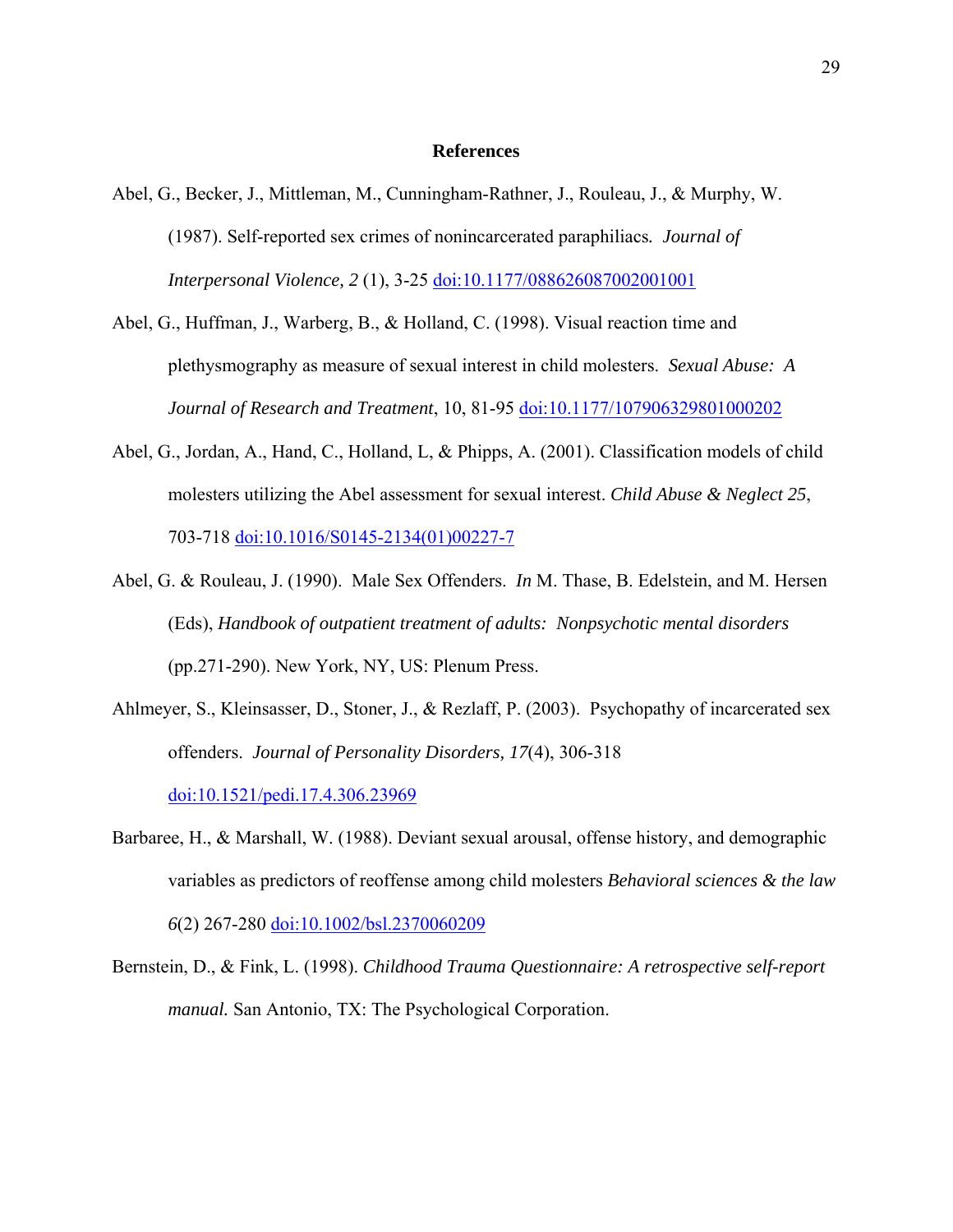Bumby, K. (1996). Assessing the cognitive distortions of child molesters and rapists: Development and validation of the MOLEST and RAPE scales. *Sexual Abuse: A Journal of Research and Treatment, 8*(1), 37-54 doi:10.1177/107906329600800105

- Burton, D. (2000). Were adolescent sexual offenders children with sexual behavior problems? *Sexual Abuse: Journal of Research and Treatment*, *12*(1). 37-48 doi:10.1177/107906320001200105
- Burton, D. (2003). Male Adolescents: Sexual Victimization and Subsequent Sexual Abuse.. *Child and Adolescent Social Work Journal, 20*(4). 277-296 doi:10.1023/A:1024556909087
- Burton, D. & Akakapo, T.(2010) Non-sexual Crimes Committed by Male Adolescent Sexual Offenders. Revise and resubmit for *Crime & Delinquency.*
- Burton, D., & Booxbaum, A. (2010). *Self-reported methods of cessation of adult male child abusers: A pilot study*. Manuscript under review.
- Burton, D. & Ginsberg, D. (2011) Why are Most Sexual Offender Studies and Units 70% Caucasian? An Exploration of Racial Differences in Deviant Sexual Interests Among Male Adolescent Sexual Offenders. Submitted to *Forensic Social Work*
- Burton**,** D., Leibowitz, G. S., Booxbaum, A., & Howard, A. (2010). Comparison by crime type of juvenile delinquents on pornography exposure: The absence of relationships between exposure to pornography and sexual offense characteristics. *Journal of Forensic Nursing*, *6*(3), 121-129 doi:10.1111/j.1939-3938.2010.01077.x
- Burton, D., Miller, D., & Shil, C. (2002). A social learning theory comparison of the sexual victimization of adolescent sexual offenders and nonsexual offending male delinquents. *Child Abuse & Neglect, 26*(9), 893-907 doi:10.1016/S0145-2134(02)00360-5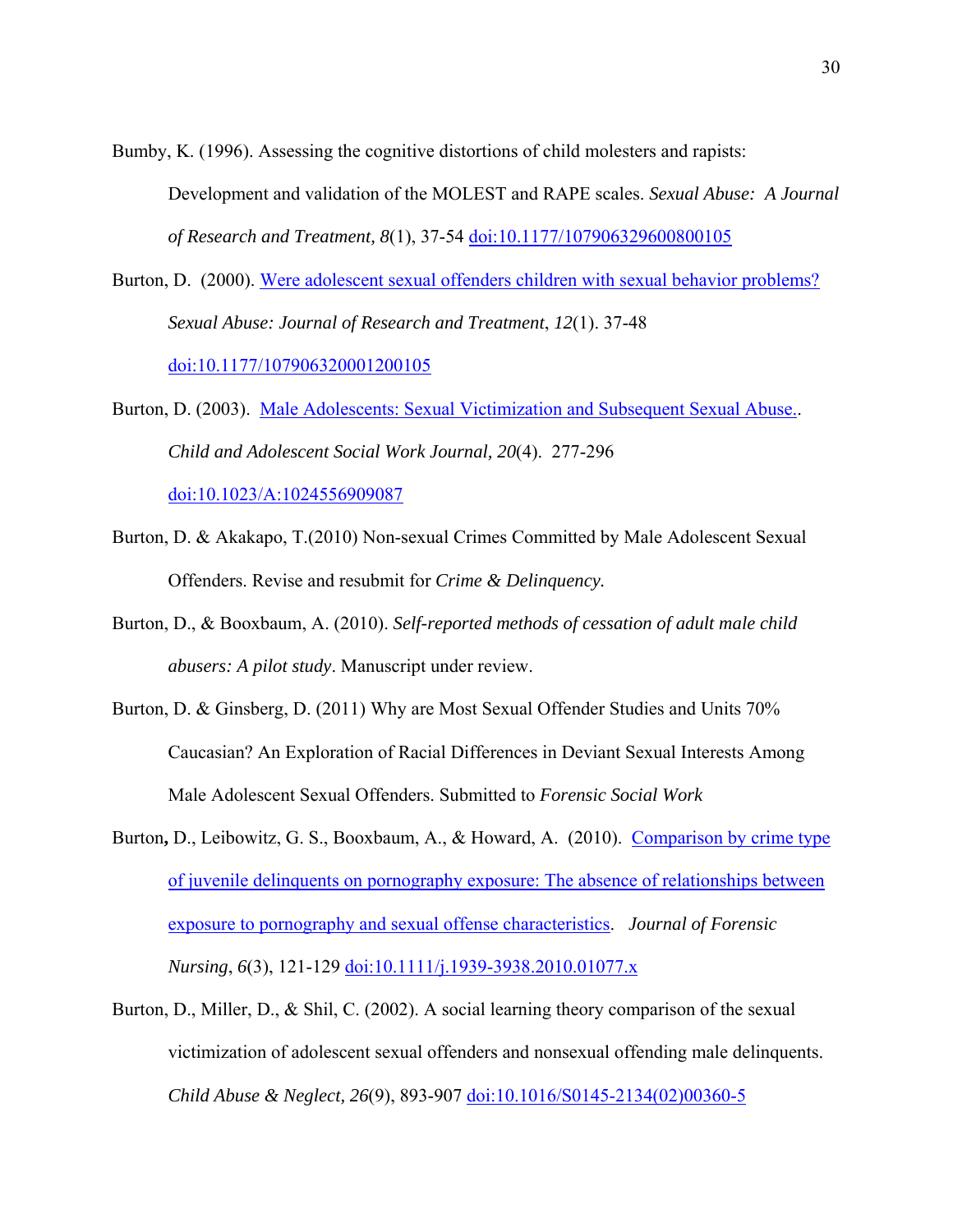- Chantry, K., & Craig, R. (1994). MCMI typologies of criminal sexual offenders. *Sexual Addiction and Compulsivity 1*(3), 215-226 doi: 10.1080/10720169408400044
- Cohen, L., Gans, S., McGeoch, P., Poznansky, O., Itskovich, Y., Murphy, S., Klein, E., Cullen, K., & Galynker, I. (2002). Impulsive personality traits in male pedophiles versus healthy controls: Is pedophilia an impulsive-aggressive disorder? *Comprehensive Psychiatry 43*(2), 127-134 doi:10.1053/comp.2002.30797
- Cortoni, F. (2009). Factors associated with sexual recidivism. In K. D. Browne (Ed.), *Assessment and treatment of sex offenders: A handbook.* ( pp. 39-52). New York, NY US: John Wiley & Sons Ltd.
- Davis, K. & Archer, R. (2010). A critical review of objective personality inventories with sex offenders. Journal of Clinical Psychology 66(12), 1254-1280 doi: 10.1002/jclp.20722
- Doren, D. (2004) Towards a multidimensional model for sexual recidivism risk. Journal of Interpersonal Violence 19(8), 835-856 doi: 10.1177/0886260504266882
- Dhawan, S., & Marshall, W. (1996). Sexual abuse histories of sexual offenders. *Sexual Abuse: Journal of Research and Treatment, 8*(1), 7-15. doi:10.1007/BF02258012
- Edens, J., Buffington-Vollum, J., Colwell, K., Johnson, D., & Johnson, J. (2002). Psychopathy and institutional misbehavior among incarcerated sex offenders: A comparison of the psychopathy checklist-revised and the personality assessment inventory. *The International Journal of Forensic Mental Health, 1*(1), 49-58
- Eher, R., Neuwirth, W., Fruehwald, S., & Frottier, P. (2003). Sexualization and lifestyle impulsivity: Clinically valid discriminators. *International Journal of Offender Therapy and Comparative Criminology 47*(4), 452-467 doi: 10.1177/0306624X03253844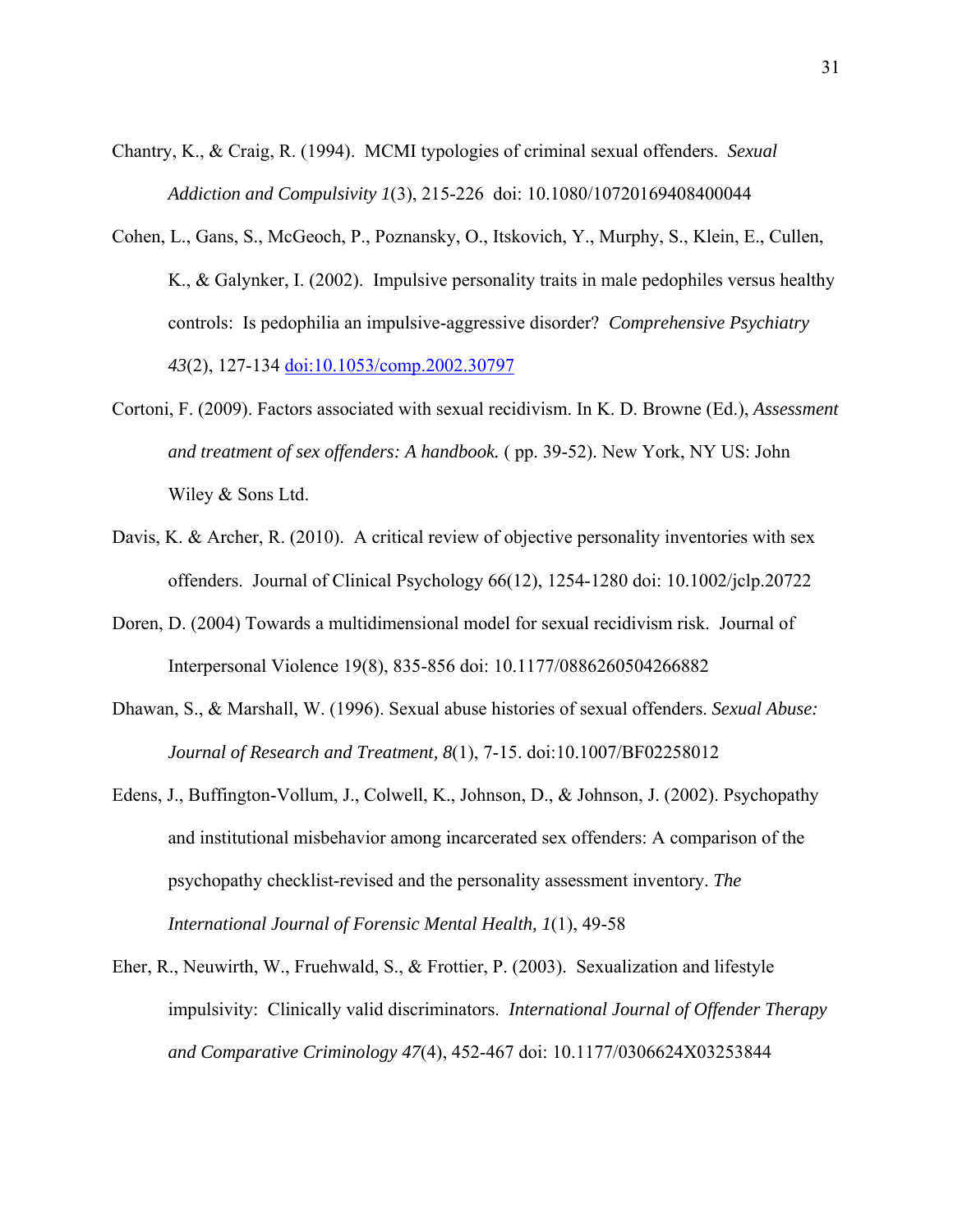- Epperson, D., Flowers, D., & DeWitt, J. (2005). *Optimal predictors of juvenile sexual recidivism in a large scale of Utah adolescents who have offended sexually*. Plenary paper at the 20<sup>th</sup> annual conference of the National Adolescent Perpetration Network, Denver, CO.
- Firestone, P., Bradford, J., Greenberg, D., & Serran, G. (2000). The relationship of deviant arousal and psychopathy in incest offenders, extrafamilial child molesters and rapists. *Journal of the American Academy of Psychiatry and the Law 28*, 303-308
- Furlong, M., Pavelski, R., & Sandoval, J. (1998). Review of the Child Trauma Questionaire. *Mental Measurements Yearbook and Tests in Print* . University of California, Santa Barbara.
- Hall, N. & Hirschman, R. (1991). Toward a theory of sexual aggression: A quadripartite model, *Journal of Consulting and Clinical Psychology 59* (5), 662–669 doi:10.1037/0022- 006X.59.5.662
- Hall, G., Proctor, W., & Nelson, G. (1988). Validity of physiological measures of pedophilic sexual arousal in a sexual offender population. *Journal of Consulting and Clinical Psychology 56*(1), 118-122 doi:10.1037/0022-006X.56.1.118
- Hanson, R., & Murton-Bourgon, K. (2005). The characteristics of persistent sexual offenders: A meta-analysis of recidivism studies. *Journal of Consulting and Clinical Psychology, 73*(6), 1154-1163 doi:10.1037/0022-006X.73.6.1154
- Harris, G., Rice, M., Hilton, N., Lalumière, M., & Quinsey, V. (2007). Coercive and precocious sexuality as a fundamental aspect of psychopathy. *Journal of Personality Disorders, 21*(1), 1-27. doi:10.1521/pedi.2007.21.1.1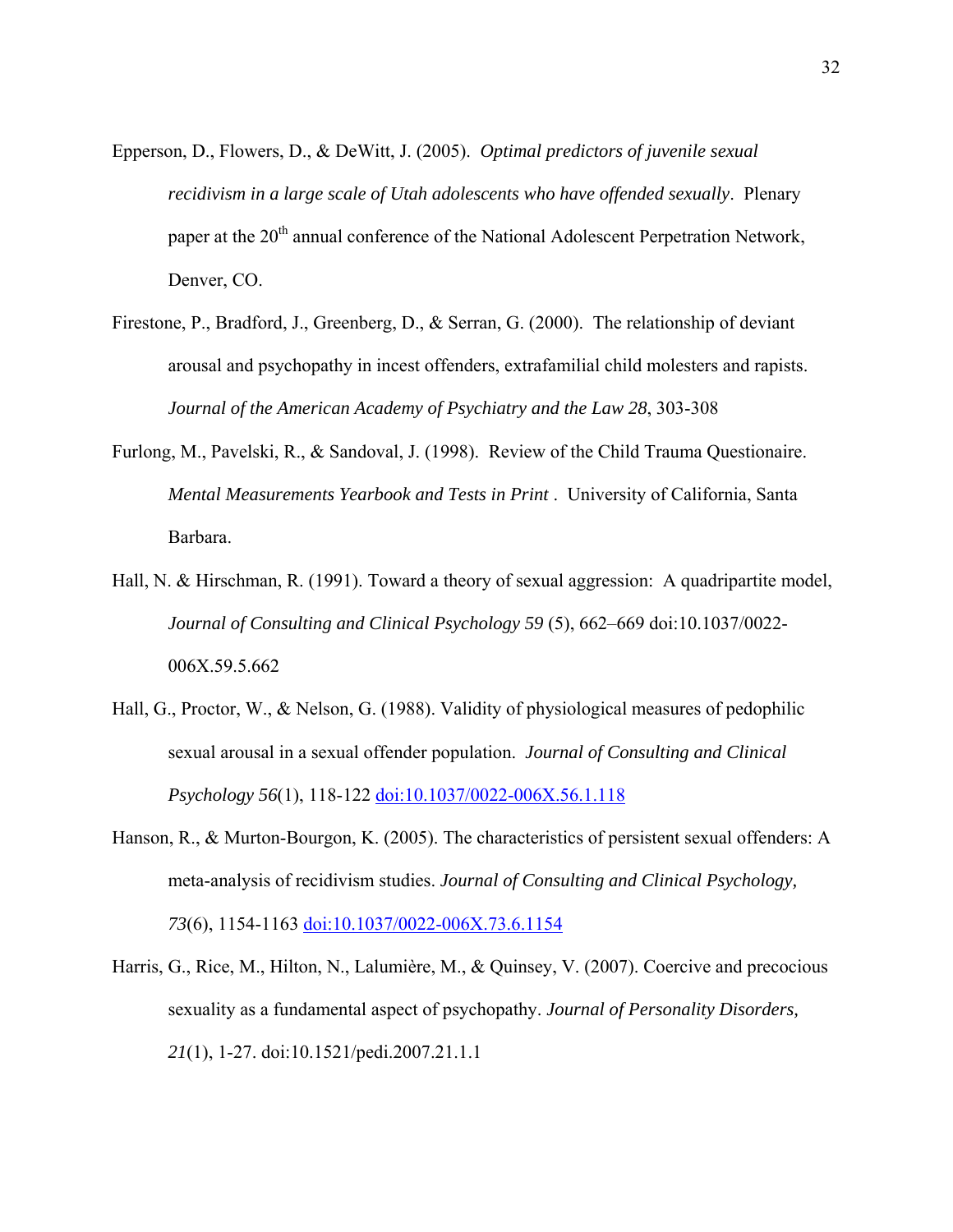- Haywood, T., & Grossman, L. (1994). Denial of deviant sexual arousal and psychopathology in child molesters. *Behavior Therapy, 25*, 327-340 doi:10.1016/S0005-7894(05)80291-6
- Jespersen, A., Lalumière, M., & Seto, M. (2009). Sexual abuse history among adult sex offenders and non-sex offenders: A meta-analysis. *Child Abuse & Neglect: The International Journal, 33*(3), 179-192 doi:10.1016/j.chiabu.2008.07.004
- Lalumière, M., Harris, G., Quinsey, V., and Rice, M. (2005). *The causes of rape: Understanding individual differences in male propensity for sexual aggression*. Washington, DC: American Psychological Association.
- Maletzky, B.& Steinbauser, C. (1998). The Portland sexual abuse clinic. In W. Marshall, Y. Fernandez. S. Hudson, & T. Ward (Eds) *Sourcebook of treatment programs for sex offenders* (pp. 105-116). New York: Plenum Press.
- Marshall, W. & Barbaree, H. (1990). An integrated theory of the etiology of sexual offending. In W. Marshall, D. Laws, & H. Barbaree (Eds) *Handbook of sexual assault: Issues, theories, and treatment of the offender*, *Applied clinical psychology* (pp. 257-275). New York, NY, US: Plenum Press.
- Marshall, W., Marshall, L., Serran, G. A., & O'Brien, M. D. (2009). Self-esteem, shame, cognitive distortions and empathy in sexual offenders: Their integration and treatment implications. *Psychology, Crime & Law, 15*(2), 217-234. doi:10.1080/10683160802190947
- Marshall, W., & Marshall, L. (2000). The origins of sexual offending. *Trauma, Violence, & Abuse, 1*(3), 250-263. doi:10.1177/1524838000001003003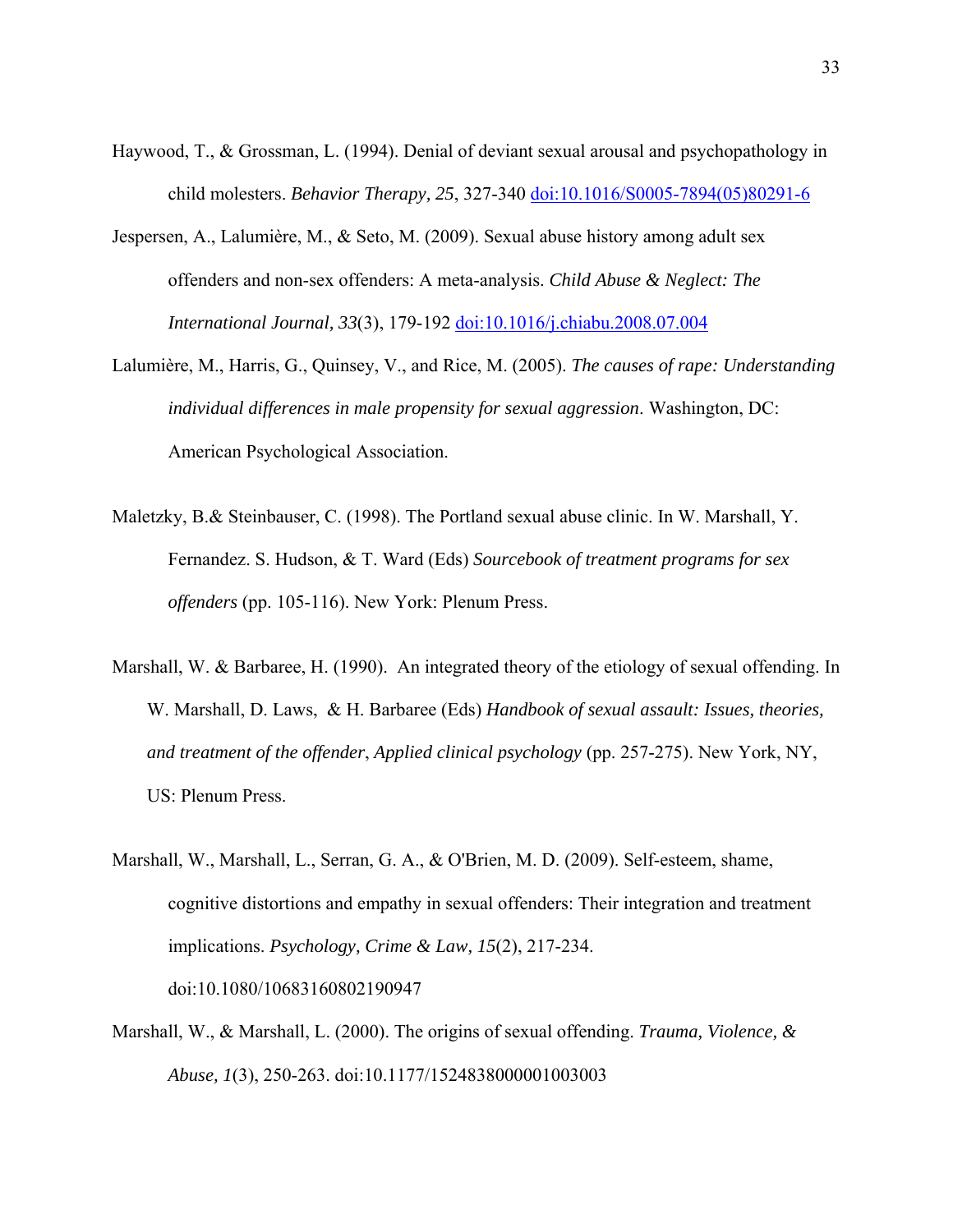- Millon, T., Davis, R., & Millon, C. (1997). *MCMI-III manual (2nd ed.)* Minneapolis, MN: NCS Pearson, Inc.
- Millon, T.*,* Millon, C.*,* Davis, R.*, &* Grossman, S. *(*2009*).* MCMI-III manual *(*4th ed*.).*  Minneapolis*:* Pearson, Inc.
- Porter, S., Campbell, M., Woodworth, M., & Birt, A (2001). A new psychological conceptualization of the sexual psychopath. In F. Columbus (Ed), *Advances in Psychology Research*, Volume 7 (21-36). Huntington, NY: Nova Science Publishers.
- Quinsey, V., Ketsetzis, M., Earls, C., & Karamanoukian, A. (1996). Viewing time as a measure of sexual interest. *Ethology and Sociobiology, 17*, 341-356 doi:10.1016/S0162- 3095(96)00060-X
- Serin, R., Maailloux, D., & Malcolm, P. (2001). Psychopathy, deviant sexual arousal, and recidivism among sexual offenders *Journal of interpersonal violence* 16(3) 234-246 doi:10.1177/088626001016003004
- Serin, R., Malcolm, P., Barbaree, H., & Khanna, A. (1994). Psychopathy and deviant sexual arousal in incarcerated sexual offenders. *Journal of Interpersonal Violence, 9*(1), 3-11 doi:10.1177/088626094009001001
- Seto, M. (2008). Origins of sexual offending against children. In M. C. Seto (Ed.), *Pedophilia and sexual offending against children: Theory, assessment, and intervention.* ( pp. 75- 100). Washington, DC US: American Psychological Association. doi:10.1037/11639-004

Seto, M. (2009). Pedophilia. *Annual Review of Clinical Psychology, 5*, 391-407 doi:10.1146/annurev.clinpsy.032408.153618